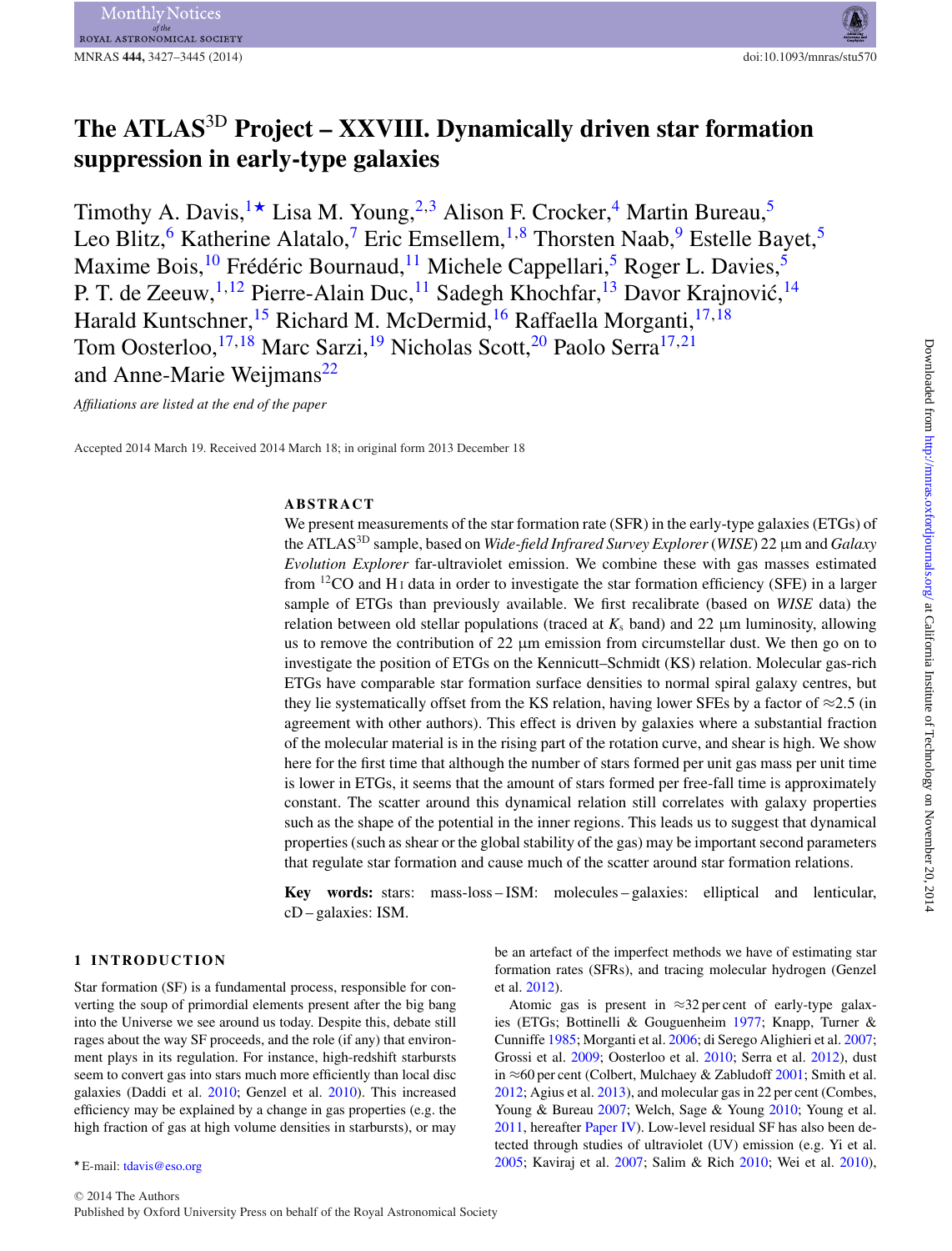optical emission lines (e.g. Crocker et al. [2011\)](#page-14-19) and infrared emission (e.g. Knapp et al. [1989;](#page-14-20) Combes et al. [2007;](#page-14-12) Temi, Brighenti & Mathews [2009,](#page-14-21) hereafter [T09;](#page-14-21) Shapiro et al. [2010\)](#page-14-22).

Typically ETGs have much smaller fraction of molecular gas to stellar mass than spirals. This average fraction appears to decrease with increasing galaxy bulge fraction (Cappellari et al. [2013b,](#page-14-23) hereafter [Paper XX;](#page-14-23) see also Saintonge et al. [2012\)](#page-14-24). This suggests a connection between bulge formation and galaxy quenching, as also suggested by optical studies (Bell et al. [2012\)](#page-14-25). However the decrease of the molecular gas fraction does not seem to be the only factor making ETGs red. In fact, even at fixed gas fraction, molecule-rich ETGs form stars less efficiently than normal spirals, and very much less efficiently than high-redshift starburst galaxies (Saintonge et al. [2011,](#page-14-26) [2012;](#page-14-24) Martig et al. [2013,](#page-14-27) hereafter [Paper](#page-14-27) [XXII\)](#page-14-27). Such a suppression would help explain how objects in the red sequence can harbour substantial cold gas reservoirs for a long period of time, without becoming significantly blue. A similar suppression of SF may also be ongoing in the central parts of our own Milky Way (Longmore et al. [2013\)](#page-14-28), suggesting this may be a general process in spheroids and/or dense stellar environments. The physics of whatever process is causing this suppression of SF is, however, unknown. The deep potential wells of these objects could hold gas stable against collapse (dubbed 'morphological quenching'; Martig et al. [2009\)](#page-14-29), or strong tidal fields and streaming motions could pull clouds apart (e.g. Kruijssen et al. [2013;](#page-14-30) Meidt et al. [2013\)](#page-14-31), lowering the observed star formation efficiency (SFE).

In this work we use data from the ATLAS<sup>3D</sup> project to investigate if local ETGs do display a lower SFE than local spirals, and if so what may be driving this suppression. ATLAS<sup>3D</sup> is a complete, volume-limited exploration of local (<42 mpc) ETGs (Cappellari et al. [2011a,](#page-14-32) hereafter [Paper I\)](#page-14-32). All 260 ATLAS<sup>3D</sup> sample galaxies have measured total molecular gas masses (or upper limits; from Institut de Radioastronomie Millimetrique (IRAM) 30 m CO ob- ´ servations presented in [Paper IV\)](#page-14-14). H<sub>I</sub> masses are also available for the northern targets (from Westerbork Synthesis Radio Telescope, WSRT, observations; Serra et al. [2012,](#page-14-9) hereafter [Paper XIII\)](#page-14-9). To estimate the SFR in these objects, we utilize data from the *Wide-field Infrared Survey Explorer* (*WISE*; Wright et al. [2010\)](#page-14-33) all sky survey at 22 μm, and from the *Galaxy Evolution Explorer* (*GALEX*) in the far-ultraviolet (FUV).

Section 2 presents the data we use in this work, and describes how derived quantities are calculated. Section 3 presents our results, where we investigate the 22 μm emission from CO non-detected ETGs, and the SF activity in objects with a cold interstellar medium (ISM). Section 4 discusses these results, and what we can learn about SF and the evolution of ETGs. Section 5 presents our conclusions.

#### **2 DATA**

In this paper we consider the ATLAS<sup>3D</sup> sample of ETGs. This sample was carefully selected based on morphology to include every early-type object (brighter than  $-21.5$  in  $K_s$  band) visible from the William Herschel Telescope, out to a distance of 42 mpc, and is thus a complete, volume-limited sample. More information on the sample selection can be found in [Paper I.](#page-14-32) In this work we consider two subsamples, those galaxies with a detected molecular ISM that can provide fuel for SF (from [Paper IV\)](#page-14-14), and those without. Here we consider entire galaxies in an integrated manner. A spatially resolved SF analysis will be presented in a future work. To estimate the SFE in these objects, we require both molecular and atomic gas masses, tracers of obscured and unobscured SF, and sizes for the regions concerned. We describe below how these were obtained.

# **2.1 Molecular gas masses**

The CO(1-0) and CO(2-1) lines were observed in every galaxy in the ATLAS<sup>3D</sup> sample at the IRAM 30 m telescope, and 56 objects were detected (for full details see [Paper IV\)](#page-14-14). From these observations we have estimated molecular gas masses for the detected galaxies, using a Galactic  $X_{\text{CO}}$  factor of 3 × 10<sup>20</sup> cm<sup>-2</sup> (K km s<sup>-1</sup>)<sup>-1</sup> (Dickman, Snell & Schloerb [1986\)](#page-14-34). We return to discuss this assumption later, but as ETGs usually have high stellar metallicities such a value is a priori reasonable. Making this assumption, we found molecular gas reservoirs with masses between  $10^6$  and  $10^{9.5}$  M $\odot$ , as tabulated in [Paper IV.](#page-14-14) We were also able to place limits on the amount of molecular gas of CO non-detected objects, finding upper limits between  $10^6$  and  $10^8$  M<sub> $\odot$ </sub> (for objects at different distances).

These observations were single pointings at the galaxy centres, with a beam size of  $\approx$ 22 arcsec for the CO(1-0) transition (used to calculate the molecular gas masses). In some objects the molecular gas distribution was later shown to be more extended than the 30 m telescope beam (see Davis et al. [2013a,](#page-14-35) hereafter [Paper XIV,](#page-14-35) for an analysis of the total molecular gas extent in these objects). In these cases, we use total interferometric CO fluxes from Alatalo et al. [\(2013,](#page-14-36) hereafter [Paper XVIII\)](#page-14-36). In principle it is possible that these interferometric observations resolved out some emission, which would make our CO masses lower limits. The correction for molecular material outside the beam of our single-dish observations is much more significant, however, and so we consider it better to use the interferometric fluxes where possible. As the CO is not generally extremely extended, we do not expect the amount of flux resolved out to be large, so this should not affect our conclusions. In objects without interferometric observations, we used the single-dish CO fluxes to estimate the masses. Our size estimates (described below) suggest that very few of these unmapped objects have extended gas reservoirs, so these 30 m telescope measurements are unlikely to miss substantial amounts of molecular material.

#### **2.2 Atomic gas masses**

As presented in [Paper XIII,](#page-14-9) all ATLAS<sup>3D</sup> field galaxies above a declination of 10◦ were observed with the WSRT, with a resolution of ≈35 arcsec. For Virgo cluster objects we take the data from the arecibo legacy fast ALFA (ALFALFA) survey (di Serego Alighieri et al. [2007\)](#page-14-6), as documented in [Paper XIII.](#page-14-9) Most of the molecular discs studied here are smaller than 35 arcsec, so we assume that only the H <sup>I</sup> gas mass detected in the innermost beam is important. The central  $H_1$  mass used here is listed in table A1 of Young et all [\(2011\)](#page-14-14). In many cases the H $\scriptstyle\rm I$  in the central regions is unresolved. When calculating the combined gas surface density we assume that the H<sub>I</sub> is cospatial with the CO. In galaxies with large H<sub>I</sub> discs (Class 'D' in [Paper XIII\)](#page-14-9), we assume that the H $\scriptstyle\rm I$  disc has a uniform surface density over the entire inner beam. This is an assumption, but has been shown to be reasonable in other galaxies, where H <sup>I</sup> emission saturates in the inner parts of the discs (e.g. Wong & Blitz [2002;](#page-14-37) Bigiel et al. [2008\)](#page-14-38). In objects below a declination of 10◦, where we have no  $H_1$  observations, we assume that the  $H_1$  mass is negligible. We expect this assumption to be reasonable, given that the other objects we study here are all molecular gas dominated in the inner parts.

#### **2.3 22** μ**m fluxes**

Emission at  $\approx$ 20–25  $\mu$ m traces warm dust, that is present around hot newly formed stars, in the ejected circumstellar material around hot old stars, and in active galactic nuclei (AGN) torii. If one can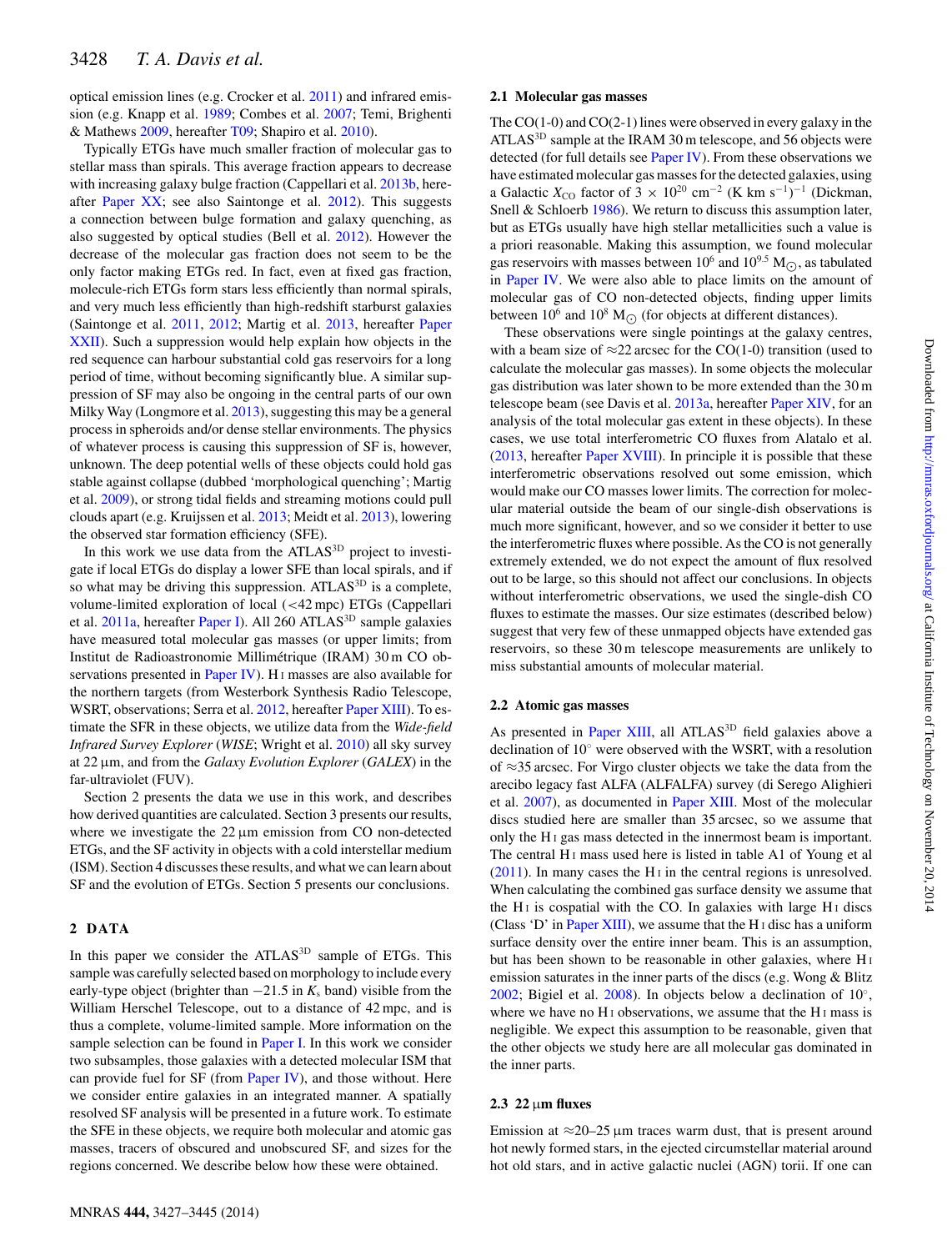correct for the emission from old stars (in the absence of strong AGN), the  $\approx$ 20–25 µm emission can provide a sensitive estimate of the amount of obscured SF in our systems.

Here we use 22 μm fluxes from the *WISE* catalogue (Wright et al. [2010\)](#page-14-33) all sky data release. We chose to use *WISE* 22 μm rather than *Spitzer* 24 μm observations as the *WISE* data are available for every source in our sample, at a reasonably uniform depth (and Ciesla et al. [2014](#page-14-39) have shown that where multiple measurements exist the scatter between *Spitzer* 24 μm and *WISE* 22 μm fluxes is low). We downloaded the *WISE* 22 μm catalogue profile fit magnitudes (*w4mpro*) and aperture magnitude values (parameter *w4gmag*) from the *WISE* catalogue (Wright et al. [2010\)](#page-14-33). The aperture values are calculated using elliptical apertures defined from the position, size and inclination of the galaxy from the Two Micron All Sky Survey (2MASS; Skrutskie et al. [2006\)](#page-14-40) Extended Source Catalog (Jarrett et al. [2000\)](#page-14-41), and enlarged by the *WISE* team to correct for the larger point spread function of the *WISE* satellite. See the *WISE* documentation<sup>1</sup> for full details of these magnitudes.

As some of our sources are (marginally) extended compared to the *WISE* beam, and the profile fit magnitudes are known to underestimate the true flux for extended sources, we preferentially use the aperture flux values (parameter *w4gmag*). In CO-detected objects we verified that the apertures used in the catalogue are always larger than the CO distribution. In a few objects (usually the most star-forming objects with compact gas reservoirs) the profile fit magnitudes retrieve more flux, and so we instead use these *w4mpro* values. The  $22 \mu m$  fluxes we measure for each object (and the respective errors, as listed in the catalogue) are listed in Table [1](#page-3-0) for our CO detected sample. For the CO non-detected sample we always use the aperture magnitudes, and list the derived  $22 \mu m$  luminosities in Table [A1.](#page-16-0) The method we use to calculate SFRs while removing the contribution of old stars is discussed in Sections 3.1 and 3.2.

## **2.4 FUV fluxes**

FUV light is emitted primarily by young O and B stars, and hence traces SF activity over the last  $\approx 0.1$  Gyr. In the most massive and old ETGs, the UV-upturn phenomenon is observed, in which additional FUV light is emitted by an older population of stars (likely postasymptotic giant branch stars; Yi [2008;](#page-14-42) Bureau et al. [2011\)](#page-14-43). The light from this phenomenon is diffuse, following the old population, and is energetically unimportant if even low-level SF is present (Yi et al. [2005\)](#page-14-15). Thus we do not expect this phenomenon to substantially affect measurements of SF derived from FUV in this work. If it were to have an effect, however, it would formally make our SF estimates upper limits.

FUV magnitudes for the star-forming galaxy sample used in this work were obtained from the *GALEX* catalogue server, release GR7. Where multiple observations of the same target exist, we always used the deepest observation. These magnitudes are corrected for foreground extinction assuming the Milky Way *E*(*B* − *V*) values from Schlegel, Finkbeiner & Davis [\(1998\)](#page-14-44) scaled to UV using  $A_{\text{FUV}} = 8.24$   $E(B - V)$  (Gil de Paz et al. [2007\)](#page-14-45). The FUV flux measured for each object (and its error) is listed in Table [1.](#page-3-0) The method used to calculate SFRs is discussed in Section 3.2.

#### **2.5 Source sizes**

To estimate the mean surface density of gas and SF tracers, one needs to know the total area over which they are distributed. For most of the objects in our star-forming sample, the area can be directly estimated from the size of the molecular gas reservoir seen in our interferometric CO observations. This size is listed in column 3 of table 1 in [Paper XIV.](#page-14-35) <sup>2</sup> The typical gas reservoir is found to have a radial extent of  $\approx$ 1 kpc. In [Paper XIV](#page-14-35) we also present a 'beam corrected' size for the CO reservoirs, but as such a process is intrinsically uncertain we here choose to use the observed measured extents (making our adopted sizes formally upper limits). If at our resolution the gas appears to be in a disc, the area is estimated assuming the gas is in a flat circular disc, with a diameter given by the observed major axis length. Where our observations reveal rings of gas (either spatially or in velocity space; see Papers XIV and XVIII), the rings are assumed to have a radial width of 200 pc. This is an assumption based purely on the size of the rings that are visible in optical images in some well-resolved cases (e.g. NGC 4324). If the molecular rings were smaller, the surface density of gas used would be underestimated. The galaxies in which we make this correction are NGC 2685, NGC 2764, NGC 3626, NGC 4324 and NGC 5866.

For those objects where only single-dish molecular gas data exist, we estimate the area of the star-forming regions using resolved images of gas and/or SF tracers. In this work we estimate the size of these regions using the highest resolution tracer available. Where possible we use *Hubble Space Telescope* (*HST*) images of UV emission, or unsharp-masked optical *HST* images that pick out patchy dust (that has been shown to be almost always cospatial with the cold gas, occasionally slightly more extended; [Paper XVIII\)](#page-14-36). Where *HST* observations are not available, we use the size of the FUV-emitting region, as estimated from *GALEX* images (resolution  $\approx$ 6 arcsec), the size of strong Balmer line emitting regions in our SAURON integral field unit observations (resolution  $\approx$  1–2 arcsec), or the size of the 24 μm emission in *Spitzer*images (resolution ≈6 arcsec). The source sizes we measure, and the data these are based on, are listed in Table [1.](#page-3-0) We include the additional uncertainty in size coming from the limited spatial resolution of some of these data, as shown in Table [1.](#page-3-0) We use these source sizes to estimating the surface densities of both SF and gas tracers.

#### **3 RESULTS**

#### **3.1 22** μ**m emission from CO non-detected ETGs**

As discussed above, the hot dust that gives rise to  $22 \mu m$  emission from galaxies occurs both in the birth clouds around newly formed massive stars and in the circumstellar ejecta of old stars. [T09](#page-14-21) studied the 24 μm emission of 18 CO non-detected elliptical galaxies from the SAURON galaxy sample (de Zeeuw et al. [2002;](#page-14-46) a subset of the sample studied here). They found that the  $24 \mu m$  emission from these objects correlates well with the  $K_s$ -band luminosity (a proxy for stellar mass), as would be expected from emission from an old stellar population.

We here reproduce such a correlation in Fig. [1,](#page-4-0) but using  $22 \mu m$ *WISE* luminosities for all 260 galaxies of the ATLAS<sup>3D</sup> sample. Our sample galaxies that contain no detectable molecular ISM are shown as red circles, while molecular gas-rich objects are shown in blue. A typical error bar is shown in the bottom-right corner of the plot. The *K*s-band luminosity of each object has been estimated

 $2 \text{ In the published version of Paper XIV}$  $2 \text{ In the published version of Paper XIV}$  $2 \text{ In the published version of Paper XIV}$  the size entries for several galaxies were incorrect. We here use the correct  $D_{\text{CO}}$  values of 20 arcsec for NGC 4150 and 21.2 arcsec for NGC 4526.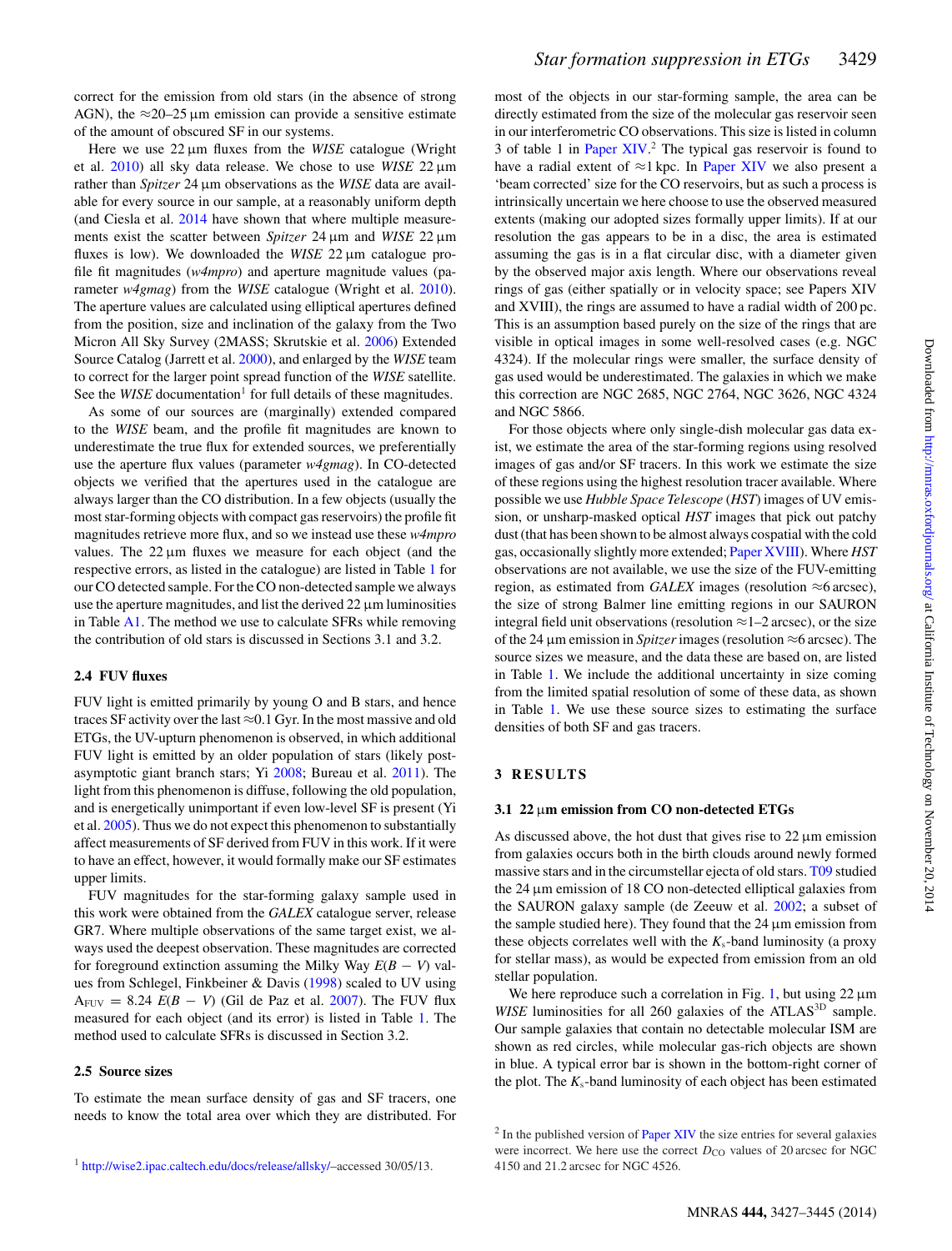# <span id="page-3-0"></span>3430 *T. A. Davis et al.*

| <b>Table 1.</b> Properties of the star-forming ETG sample used in this work. |  |  |  |  |
|------------------------------------------------------------------------------|--|--|--|--|
|                                                                              |  |  |  |  |

| Galaxy                             | Area                               | Source                    | $log \Sigma_{H_1+H_2}$             | $\tau_{dyn}$  | $\tau_{\rm ff}$ | $F_{22 \mu m}$  | $F_{22 \mu m, corr}$               | $F_{\rm FUV}$                    | $\Sigma$ SFR, 22 µm                  | $\Sigma$ SFR, FUV+22 $\mu$ m                 |
|------------------------------------|------------------------------------|---------------------------|------------------------------------|---------------|-----------------|-----------------|------------------------------------|----------------------------------|--------------------------------------|----------------------------------------------|
|                                    | (kpc <sup>2</sup> )                |                           | $(M_{\odot} pc^{-2})$              | (Myr)         |                 | (mJy)           | (mJy)                              | $(\mu Jy)$                       |                                      | $(\log M_{\bigodot} \, yr^{-1} \, kpc^{-2})$ |
| (1)                                | (2)                                | (3)                       | (4)                                | (5)           | (6)             | (7)             | (8)                                | (9)                              | (10)                                 | (11)                                         |
| IC0676                             | $2.51 \pm 0.83$                    | <b>PXIV</b>               | $2.31 \pm 0.22$                    | 66.1          | 8.1             | 550.0           | $545.5 \pm 3.7$                    | $238 \pm 4.1$                    | $-0.51 \pm 0.19$                     | $-0.46 \pm 0.18$                             |
| IC0719                             | $10.31 \pm 2.04$                   | <b>PXIV</b>               | $1.33 \pm 0.17$                    | 51.5          | 14.3            | 58.7            | $53.9 \pm 0.4$                     | $652 \pm 27.6$                   | $-1.68 \pm 0.14$                     | $-1.76 \pm 0.12$                             |
| IC1024                             | $4.29 \pm 1.02$                    | <b>PXIV</b>               | $2.24 \pm 0.19$                    | 63.2          | 8.4             | 339.1           | $336.0 \pm 1.9$                    | $652 \pm 8.6$                    | $-0.91 \pm 0.15$                     | $-0.93\pm0.14$                               |
| <b>NGC 0509</b>                    | $3.81 \pm 1.36$                    | $24 \mu m$                | $0.90 \pm 0.23$                    | 77.6          | 18.2            | 5.7             | $3.8 \pm 0.2$                      | $2 \pm 0.8$                      | $-2.20 \pm 0.20$                     | $-2.54 \pm 0.23$                             |
| <b>NGC 0524</b><br><b>NGC 1222</b> | $3.76 \pm 0.97$<br>$1.63 \pm 0.92$ | <b>PXIV</b>               | $1.39 \pm 0.19$                    | 18.3          | 13.7            | 51.5            | $2.8 \pm 1.9$<br>$1820.9 \pm 17.7$ | $239 \pm 7.5$<br>$2178 \pm 17.8$ | $-2.53 \pm 0.31$                     | $-2.36 \pm 0.15$                             |
| <b>NGC 1266</b>                    | $0.03 \pm 0.01$                    | <b>PXIV</b><br>A11        | $3.12 \pm 0.31$<br>$4.76 \pm 0.16$ | 65.8<br>16.8  | 5.1<br>2.0      | 1824.6<br>734.4 | $728.9 \pm 5.3$                    | $22 \pm 4.2$                     | $0.30 \pm 0.29$<br>$1.27 \pm 0.11$   | $0.55 \pm 0.29$<br>$1.73 \pm 0.13$           |
| <b>NGC 2685</b>                    | $0.93 \pm 0.35$                    | <b>PXIV</b>               | $1.66 \pm 0.23$                    | 20.4          | 11.8            | 53.3            | $37.4 \pm 0.9$                     | $2066 \pm 10.3$                  | $-1.35 \pm 0.21$                     | $-1.03 \pm 0.20$                             |
| <b>NGC 2764</b>                    | $8.63 \pm 0.33$                    | <b>PXIV</b>               | $2.46 \pm 0.15$                    | 119.7         | 7.4             | 300.0           | $295.8 \pm 1.8$                    | $473 \pm 20.4$                   | $-0.81 \pm 0.10$                     | $-0.82\pm0.08$                               |
| <b>NGC 2768</b>                    | $1.48 \pm 0.57$                    | <b>PXIV</b>               | $1.47 \pm 0.24$                    | 12.9          | 13.1            | 51.7            | $-3.9 \pm 1.8$                     | $377 \pm 9.0$                    | $\qquad \qquad -$                    | $-1.94 \pm 0.20$                             |
| <b>NGC 2824</b>                    | $7.80 \pm 2.44$                    | <b>PXIV</b>               | $2.03 \pm 0.21$                    | 37.6          | 9.5             | 74.9            | $71.9 \pm 0.4$                     | $78 \pm 7.4$                     | $-1.26 \pm 0.18$                     | $-1.38 \pm 0.17$                             |
| <b>NGC 3032</b>                    | $4.85 \pm 1.01$                    | <b>PXIV</b>               | $1.82 \pm 0.18$                    | 56.4          | 10.7            | 136.9           | $132.1 \pm 0.5$                    | $1124 \pm 6.7$                   | $-1.33 \pm 0.14$                     | $-1.37 \pm 0.13$                             |
| <b>NGC 3073</b>                    | $0.97 \pm 0.69$                    | <b>FUV</b>                | $2.15 \pm 0.37$                    | 35.8          | 8.9             | 8.9             | $7.2 \pm 0.1$                      | $309 \pm 1.3$                    | $-1.49 \pm 0.36$                     | $-1.27 \pm 0.35$                             |
| <b>NGC 3156</b>                    | $4.23 \pm 0.96$                    | <b>PXIV</b>               | $1.04 \pm 0.18$                    | 64.5          | 16.8            | 14.3            | $9.2 \pm 0.3$                      | $147 \pm 1.7$                    | $-2.21 \pm 0.15$                     | $-2.37 \pm 0.13$                             |
| <b>NGC 3182</b>                    | $5.79 \pm 1.76$                    | <b>PXIV</b>               | $1.66 \pm 0.21$                    | 39.2          | 11.8            | 33.1            | $27.4 \pm 0.3$                     | $524 \pm 21.2$                   | $-1.62 \pm 0.18$                     | $-1.61 \pm 0.17$                             |
| <b>NGC 3245</b>                    | $0.09 \pm 0.01$                    | <b>HST</b>                | $2.30 \pm 0.15$                    | 4.3           | 8.1             | 184.0           | $158.5 \pm 1.2$                    | $173 \pm 4.6$                    | $0.09 \pm 0.10$                      | $0.29 \pm 0.08$                              |
| <b>NGC 3489</b>                    | $0.50 \pm 0.18$                    | <b>PXIV</b>               | $1.58 \pm 0.22$                    | 18.3          | 12.3            | 108.0           | $67.7 \pm 1.3$                     | $626 \pm 13.7$                   | $-1.19 \pm 0.20$                     | $-1.19 \pm 0.19$                             |
| <b>NGC 3599</b>                    | $0.05 \pm 0.01$                    | <b>HST</b>                | $2.71 \pm 0.15$                    | 8.7           | 6.4             | 33.6            | $31.4 \pm 0.3$                     | $9 \pm 0.9$                      | $0.16 \pm 0.11$                      | $0.36 \pm 0.10$                              |
| <b>NGC 3607</b>                    | $8.14 \pm 1.36$                    | <b>PXIV</b>               | $1.59 \pm 0.17$                    | 24.2          | 12.3            | 105.9           | $38.5 \pm 2.1$                     | $707 \pm 5.4$                    | $-2.00 \pm 0.13$                     | $-2.09 \pm 0.11$                             |
| <b>NGC 3619</b>                    | $1.60 \pm 0.72$                    | <b>PXIV</b>               | $2.36 \pm 0.26$                    | 10.0          | 7.9             | 45.9            | $28.1 \pm 0.7$                     | $687 \pm 7.7$                    | $-1.46 \pm 0.24$                     | $-1.37 \pm 0.23$                             |
| <b>NGC 3626</b>                    | $1.51 \pm 0.08$                    | <b>PXIV</b>               | $2.26 \pm 0.15$                    | 35.8          | 8.4             | 166.7           | $156.4 \pm 1.0$                    | $\overline{\phantom{m}}$         | $-0.71 \pm 0.10$                     |                                              |
| <b>NGC 3665</b>                    | $8.84 \pm 2.10$                    | <b>PXIV</b>               | $2.16 \pm 0.19$                    | 25.7          | 8.8             | 138.9           | $55.4 \pm 1.2$                     | $181 \pm 12.8$                   | $-1.91 \pm 0.15$                     | $-2.15 \pm 0.14$                             |
| <b>NGC 4036</b>                    | $1.97 \pm 0.73$                    | <b>FUV</b>                | $1.84 \pm 0.23$<br>$1.71 \pm 0.26$ | 16.3          | 10.6            | 60.0            | $41.6 \pm 0.8$                     | $256 \pm 4.7$                    | $-1.11 \pm 0.20$                     | $-1.13\pm0.20$                               |
| <b>NGC 4111</b><br><b>NGC 4119</b> | $0.49 \pm 0.22$<br>$1.55 \pm 0.44$ | <b>HST</b><br><b>PXIV</b> | $1.95 \pm 0.20$                    | 17.1<br>38.5  | 11.4<br>10.0    | 96.7<br>47.2    | $84.5 \pm 1.0$<br>$29.2 \pm 1.2$   | $210 \pm 3.7$<br>$82 \pm 11.0$   | $-0.59 \pm 0.24$<br>$-1.73 \pm 0.17$ | $-0.53 \pm 0.23$<br>$-1.93 \pm 0.17$         |
| <b>NGC 4150</b>                    | $1.32 \pm 0.33$                    | <b>PXIV</b>               | $1.71 \pm 0.19$                    | 41.7          | 11.5            | 72.7            | $67.1 \pm 0.5$                     | $109 \pm 2.4$                    | $-1.29 \pm 0.15$                     | $-1.41\pm0.14$                               |
| <b>NGC 4203</b>                    | $0.32 \pm 0.18$                    | $24 \mu m$                | $2.04 \pm 0.31$                    | 8.9           | 9.5             | 79.9            | $35.4 \pm 1.2$                     | $546 \pm 12.6$                   | $-1.17 \pm 0.29$                     | $-1.09 \pm 0.28$                             |
| <b>NGC 4283</b>                    | $0.28 \pm 0.17$                    | <b>FUV</b>                | $1.66 \pm 0.34$                    | 10.5          | 11.8            | 10.6            | $2.2 \pm 0.3$                      | $72 \pm 3.6$                     | $-2.03 \pm 0.32$                     | $-2.01 \pm 0.31$                             |
| <b>NGC 4324</b>                    | $1.92 \pm 0.06$                    | <b>PXIV</b>               | $1.69 \pm 0.15$                    | 79.8          | 11.6            | 46.9            | $30.5 \pm 0.8$                     | $405 \pm 22.9$                   | $-1.76 \pm 0.10$                     | $-1.84 \pm 0.08$                             |
| <b>NGC 4429</b>                    | $0.98 \pm 0.35$                    | <b>PXIV</b>               | $2.40 \pm 0.23$                    | 11.9          | 7.7             | 190.2           | $123.1 \pm 5.1$                    | $464 \pm 28.8$                   | $-0.98 \pm 0.20$                     | $-0.99\pm0.19$                               |
| <b>NGC 4435</b>                    | $0.57 \pm 0.27$                    | <b>PXIV</b>               | $2.30 \pm 0.27$                    | 8.1           | 8.2             | 111.9           | $69.5 \pm 2.7$                     | $209 \pm 4.7$                    | $-0.98 \pm 0.25$                     | $-1.01 \pm 0.24$                             |
| <b>NGC 4459</b>                    | $1.91 \pm 0.48$                    | <b>PXIV</b>               | $1.96 \pm 0.19$                    | 11.4          | 9.9             | 142.3           | $97.0 \pm 2.2$                     | $418 \pm 6.9$                    | $-1.29 \pm 0.15$                     | $-1.36 \pm 0.14$                             |
| <b>NGC 4476</b>                    | $2.65 \pm 0.61$                    | <b>PXIV</b>               | $1.63 \pm 0.18$                    | 36.5          | 12.0            | 30.3            | $23.3 \pm 0.2$                     | $149 \pm 4.5$                    | $-1.93 \pm 0.15$                     | $-2.13 \pm 0.14$                             |
| <b>NGC 4477</b>                    | $0.28 \pm 0.19$                    | <b>PXIV</b>               | $2.10 \pm 0.36$                    | 5.6           | 9.2             | 44.6            | $10.6 \pm 1.5$                     | $408 \pm 7.2$                    | $-1.35 \pm 0.34$                     | $-1.13 \pm 0.33$                             |
| <b>NGC 4526</b>                    | $2.22 \pm 0.52$                    | <b>PXIV</b>               | $2.24 \pm 0.18$                    | 14.9          | 8.4             | 349.9           | $261.4 \pm 8.4$                    | $658 \pm 7.0$                    | $-1.00 \pm 0.15$                     | $-1.04 \pm 0.14$                             |
| <b>NGC 4596</b>                    | $1.10 \pm 0.37$                    | $24 \mu m$                | $1.27 \pm 0.22$                    | 0.8           | 14.7            | 39.8            | $4.2 \pm 1.9$                      | $330 \pm 6.5$                    | $-2.21 \pm 0.25$                     | $-1.98 \pm 0.18$                             |
| <b>NGC 4643</b>                    | $0.85 \pm 0.33$                    | <b>FUV</b>                | $1.34 \pm 0.24$                    | 0.7           | 14.1            | 87.6            | $48.9 \pm 1.6$                     | $31 \pm 8.9$                     | $-1.25 \pm 0.21$                     | $-1.37 \pm 0.24$                             |
| <b>NGC 4684</b>                    | $0.38 \pm 0.17$                    | <b>FUV</b>                | $1.63 \pm 0.26$                    | 22.8          | 12.0            | 247.7           | $238.0 \pm 1.0$                    | $977 \pm 9.5$                    | $-0.41 \pm 0.24$                     | $-0.29 \pm 0.23$                             |
| <b>NGC 4694</b>                    | $1.00 \pm 0.35$                    | <b>PXIV</b>               | $2.06 \pm 0.22$                    | 73.0          | 9.3             | 112.0           | $97.9 \pm 0.8$                     | $778 \pm 8.7$                    | $-1.23 \pm 0.20$                     | $-1.24 \pm 0.19$                             |
| <b>NGC 4710</b>                    | $2.97 \pm 0.07$                    | <b>PXIV</b>               | $2.61 \pm 0.15$                    | 91.5          | 6.8             | 416.1           | $383.9 \pm 4.6$                    | $108 \pm 15.7$                   | $-0.96 \pm 0.10$                     | $-1.03 \pm 0.10$                             |
| <b>NGC 4753</b>                    | $4.76 \pm 1.07$                    | <b>PXIV</b>               | $2.02 \pm 0.18$                    | 33.4          | 9.6             | 250.5           | $110.3 \pm 4.3$                    | $100 \pm 7.6$                    | $-1.57 \pm 0.15$                     | $-1.76 \pm 0.14$                             |
| <b>NGC 5173</b><br><b>NGC 5273</b> | $4.58 \pm 1.76$                    | <b>FUV</b>                | $2.04 \pm 0.24$                    | 41.1          | 9.5             | 18.1            | $8.5 \pm 0.2$<br>$81.7 \pm 0.5$    | $518 \pm 6.9$                    | $-2.23 \pm 0.21$<br>$-0.48 \pm 0.21$ | $-2.09 \pm 0.20$<br>$-0.40 \pm 0.20$         |
| <b>NGC 5379</b>                    | $0.85 \pm 0.32$<br>$4.85 \pm 1.43$ | $24 \mu m$<br><b>FUV</b>  | $1.38 \pm 0.23$<br>$1.84 \pm 0.20$ | 21.7<br>131.2 | 13.8<br>10.6    | 83.9<br>39.3    | $30.0 \pm 0.3$                     | $161 \pm 3.5$<br>$245 \pm 13.9$  | $-2.05 \pm 0.17$                     | $-2.26 \pm 0.16$                             |
| <b>NGC 5866</b>                    | $2.39 \pm 0.05$                    | <b>PXIV</b>               | $2.38 \pm 0.15$                    | 58.7          | 7.8             | 225.7           | $210.5 \pm 1.4$                    | $495 \pm 7.8$                    | $-0.67 \pm 0.10$                     | $-0.64 \pm 0.08$                             |
| <b>NGC 6014</b>                    | $3.71 \pm 1.53$                    | <b>PXIV</b>               | $2.20\pm0.25$                      | 19.1          | 8.6             | 130.0           | $105.1 \pm 0.7$                    | $430 \pm 18.7$                   | $-1.57 \pm 0.22$                     | $-1.72\pm0.21$                               |
| <b>NGC 6798</b>                    | $0.69 \pm 0.55$                    | <b>FUV</b>                | $2.45 \pm 0.41$                    | 13.4          | 7.5             | 14.5            | $8.2 \pm 0.3$                      | $17 \pm 6.6$                     | $-1.23 \pm 0.40$                     | $-1.33 \pm 0.43$                             |
| <b>NGC 7465</b>                    | $10.42 \pm 2.04$                   | <b>PXIV</b>               | $2.15 \pm 0.17$                    | 64.0          | 8.9             | 313.3           | $310.2 \pm 1.8$                    | $\overline{\phantom{0}}$         | $-0.88 \pm 0.14$                     |                                              |
| PGC016060                          | $1.22 \pm 0.04$                    | $H\beta$                  | $2.18 \pm 0.15$                    | 25.3          | 8.8             | 23.2            | $18.8 \pm 0.2$                     | $\overline{\phantom{0}}$         | $-1.31 \pm 0.10$                     |                                              |
| PGC029321                          | $3.91 \pm 1.73$                    | <b>PXIV</b>               | $2.02 \pm 0.26$                    | 45.1          | 9.6             | 342.6           | $341.7 \pm 2.5$                    | $\overline{\phantom{m}}$         | $-0.47 \pm 0.23$                     |                                              |
| PGC056772                          | $0.97 \pm 0.83$                    | <b>FUV</b>                | $2.21 \pm 0.44$                    | 28.2          | 8.6             | 124.2           | $122.7 \pm 0.6$                    | $37 \pm 6.2$                     | $-0.36 \pm 0.43$                     | $-0.28 \pm 0.43$                             |
| PGC058114                          | $1.12 \pm 0.55$                    | <b>PXIV</b>               | $2.70 \pm 0.28$                    | 1.8           | 6.5             | 504.8           | $502.3 \pm 3.0$                    | $115 \pm 13.2$                   | $-0.26 \pm 0.26$                     | $-0.16 \pm 0.25$                             |
| PGC061468                          | $5.19 \pm 1.75$                    | $H\beta$                  | $1.28 \pm 0.22$                    | 57.4          | 14.6            | 15.3            | $14.2 \pm 0.2$                     | $\overline{\phantom{a}}$         | $-1.78 \pm 0.19$                     |                                              |
| <b>UGC05408</b>                    | $1.26 \pm 0.43$                    | <b>PXIV</b>               | $2.53 \pm 0.22$                    | 34.9          | 7.2             | 218.0           | $216.9 \pm 1.0$                    | $878 \pm 9.7$                    | $-0.17 \pm 0.19$                     | $0.01 \pm 0.18$                              |
| <b>UGC06176</b>                    | $1.87 \pm 0.47$                    | <b>PXIV</b>               | $2.64 \pm 0.19$                    | 10.2          | 6.7             | 232.7           | $230.3 \pm 1.4$                    | $\overline{\phantom{a}}$         | $-0.36 \pm 0.15$                     |                                              |
| UGC09519                           | $2.52 \pm 0.98$                    | <b>PXIV</b>               | $2.41 \pm 0.24$                    | 25.0          | 7.7             | 30.4            | $27.5 \pm 0.2$                     | $\overline{\phantom{a}}$         | $-1.45 \pm 0.21$                     |                                              |

*Notes*. Column 1 lists the name of the galaxy. Column 2 contains the area of the star-forming region, estimated from the source listed in column 3. PXIV refers to table 1 of [Paper XIV,](#page-14-35) A11 refers to Alatalo et al. [\(2011\)](#page-13-1),  $H\beta$  refers to a size calculated from the Balmer line emitting region visible in SAURON observations. Column 5 lists the total gas surface density derived from the  $H_2$  and H<sub>1</sub> masses of these objects, as described in the text. Column 5 lists the dynamical time at the outer edge of the molecular disc, calculated from the circular velocity of these galaxies at this radius (see Davis et al. [2011a;](#page-14-47) [Paper XIV\)](#page-14-35). Column 6 contains the local free-fall time of the gas, calculated as in equation (6). Column 7 contains the observed *WISE* integrated 22  $\mu$ m flux density of the object, before correction for circumstellar emission. Column 8 contains the *WISE* integrated 22  $\mu$ m flux density corrected for circumstellar emission using equations (1) and (2). Column 9 contains the integrated FUV flux density of the object, after correction for Galactic extinction (Schlegel et al. [1998\)](#page-14-44). A dash in this column indicates that no measurements are available. Column 10 contains the logarithm of the SFR surface density estimated using the equation in Calzetti et al. [\(2007\)](#page-14-48), after correction for circumstellar emission. Column 11 contains the logarithm of the SFR surface density estimated from corrected 22 µm fluxes and *GALEX* FUV photometry, using the relation from Hao et al. [\(2011\)](#page-14-49).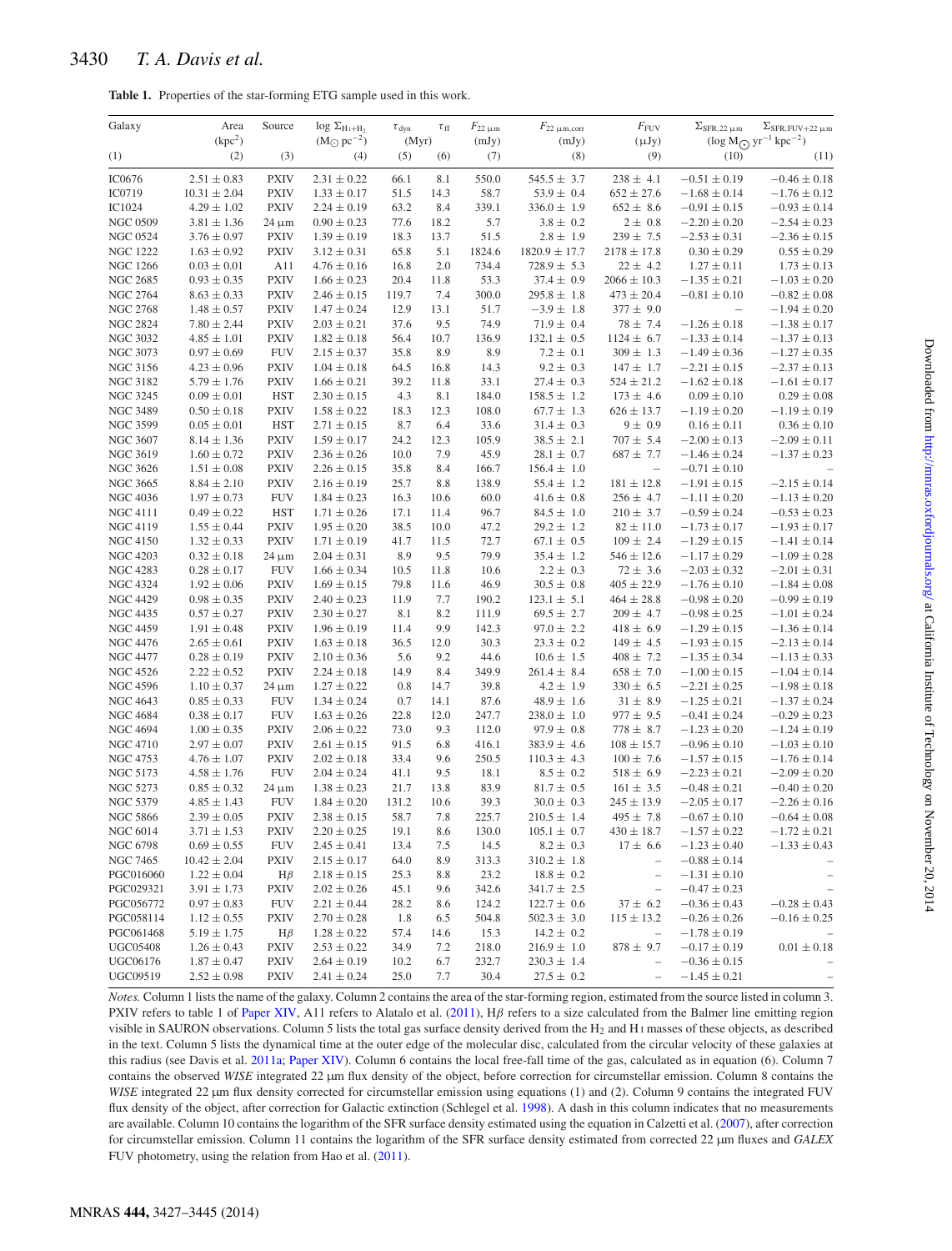<span id="page-4-0"></span>

Figure 1. 22  $\mu$ m *WISE* luminosities of the ATLAS<sup>3D</sup> galaxies plotted against their  $K_s$ -band luminosities. The blue circles are galaxies with detected molecular gas and the red circles are those ETGs without a detected molecular ISM. The best fit to the ATLAS<sup>3D</sup> galaxies without a detected molecular ISM is shown as a black solid line. The typical error on each point is shown in the bottom-right corner of the plot.

from its 2MASS  $K_s$ -band magnitude, assuming that the absolute magnitude of the Sun at  $K_s$  band is 3.28 mag (table 2.1 of Binney  $\&$ Merrifield [1998\)](#page-14-50). To be consistent with the other papers in this series, we use the  $K_{s, total}$  magnitude (parameter k\_m\_ext from the 2MASS catalogue; Jarrett et al. [2000;](#page-14-41) Skrutskie et al. [2006\)](#page-14-40), as tabulated in [Paper I.](#page-14-32) These  $K_{s, total}$  magnitudes are measured over large apertures, to include the total flux from the galaxy using the techniques developed in Kron [\(1980\)](#page-14-51) and curves of growth (see Jarrett et al. [2000](#page-14-41) for further details). Distances to these galaxies are given in [Paper I.](#page-14-32) The *WISE* and 2MASS luminosities we derived for the sample objects are listed in Table [A1.](#page-16-0)

Our CO non-detected galaxy sample shows a clear correlation with galaxy luminosity, but with a significant scatter. Galaxies with molecular gas show no clear correlation between their 22 μm emission and stellar luminosity, but always lie above the mean location of the CO non-detected galaxies for any given stellar luminosity, strengthening our suspicion that the bulk of their 22 μm emission is SF related. Some galaxies in our CO non-detected sample ( $\approx$ 10 per cent) also lie well above the relation formed by the majority of the CO non-detections. Some of these galaxies lie systematically at the edge of our survey volume, where our molecular gas detection limit is highest, and are thus likely star-forming systems which lie below our CO detection limit. Others have young stellar population ages in their central parts (suggesting they may have been star forming in the recent past) or have active AGN. We discuss these objects in more detail in Fig. [2](#page-5-0) and below.

We conduct a robust fit (using the  $LTS\_LINEFIT^3$  routine de-scribed in Cappellari et al. [2013a;](#page-14-52) hereafter [Paper XV\)](#page-14-52) to determine the mean amount of 22 μm emission caused by old stellar populations at each stellar mass. The coefficients of the best-fitting relation are shown in equation (1), and the systems that were considered outliers are indicated with a cross in Table [A1.](#page-16-0) We note that doing a simple fit including all the outliers (that are likely star forming) would slightly change the slope of the derived relation, but would not alter our conclusions,

$$
\log\left(\frac{L_{22\,\mu\text{m},\text{passive}}}{\text{ergs s}^{-1}}\right) = (1.00 \pm 0.04) \log\left(\frac{L_{K_s}}{L_{\odot}}\right) + (30.45 \pm 0.46). \tag{1}
$$

In order to estimate the amount of  $22 \mu m$  emission arising exclusively from SF in our CO detected sample, we subtract off the contribution of the passive stellar populations (following [T09\)](#page-14-21):

$$
L_{22\,\mu\text{m,SF}} = L_{22\,\mu\text{m,obs}} - L_{22\,\mu\text{m,passive}},\tag{2}
$$

where  $L_{22 \mu m, passive}$  is obtained from the  $K_{s, total}$  luminosity via equation (1).

For CO non-detected galaxies, the scatter around the best-fitting relation in Fig. [1](#page-4-0) is large ( $\approx 0.4$  dex), larger than the expected uncertainty in either luminosity. We searched for an astrophysical explanation for this intrinsic scatter. Galaxies with no detected molecular ISM that have large H<sub>I</sub> discs, clouds or disturbed H<sub>I</sub> distributions do not show any enhancement in 22 μm emission over and above that expected for a passive population. Galaxies with small H <sup>I</sup> discs do lie above our best-fitting relation for CO non-detected objects, consistent with having some small but non-negligible contribution from  $SF$  at  $22 \mu m$ , but as only two cases are present in our sample these objects do not drive the intrinsic scatter observed.

When controlling for stellar luminosity, the offsets above and below the line defined in equation (1) for the CO non-detected sample do not correlate with stellar kinematic quantities (Emsellem et al. [2011;](#page-14-53) Krajnović et al. [2011\)](#page-14-54), ionized-gas quantities, or measures of galaxy environment (Cappellari et al. [2011b\)](#page-14-55). Stellar population age (or equivalently the strength of  $H\beta$  absorption; McDermid et al., in preparation) does show a weak trend (Fig. [2,](#page-5-0) left-hand panel), in that the systems with the youngest  $( $4 \text{ Gyr}$ )$  mean stellar populations (detected in any aperture) tend to lie above the best-fitting relation (likely due to a larger number of asymptotic giant branch (AGB) stars, that are important sources of dust creation from a stellar population). However the vast majority of galaxies in our CO non-detected sample are dominated by older stellar populations, and the residuals around equation (1) do not correlate with age be-yond 4 Gyr. Mathews et al. [\(2013\)](#page-14-56) found that the metallicity of the stellar population is an important driver of the scatter in this relation at fixed mass. With a larger sample of objects we are unable to reproduce this trend (Fig. [2,](#page-5-0) centre panel).

Our CO non-detected galaxy sample does not contain many strong AGN, but lower luminosity nuclear activity could contribute to the scatter seen in Fig. [1](#page-4-0) (as the torus region of an AGN emits in the mid-infrared; e.g. Rujopakarn et al. [2010\)](#page-14-57). The 31 galaxies in our CO non-detected sample that have radio cores in the Faint Images of the Radio Sky at Twenty-Centimetres (FIRST) survey (Becker, White & Helfand [1995\)](#page-14-58) do tend to lie above our best-fitting relation (see Fig. [2,](#page-5-0) right-hand panel). Removing galaxies with radio cores does not substantially affect our best fit (equation 1). Almost all the X-ray-bright AGN identified in our sample (by Sarzi et al. [2013\)](#page-14-59) also have a molecular ISM, so they do not contribute to the scatter discussed here. The presence of central ionized-gas velocity dispersion peaks often correlates with low-level nuclear activity (Sarzi et al., in preparation), but we do not see any clear trend in the residuals of galaxies with such an enhancement.

# **3.2 Star formation rates**

Many different conversions exist to convert an observed flux in a given waveband to an SFR. These are primarily empirical

<sup>3</sup> Available at <http://www-astro.physics.ox.ac.uk/>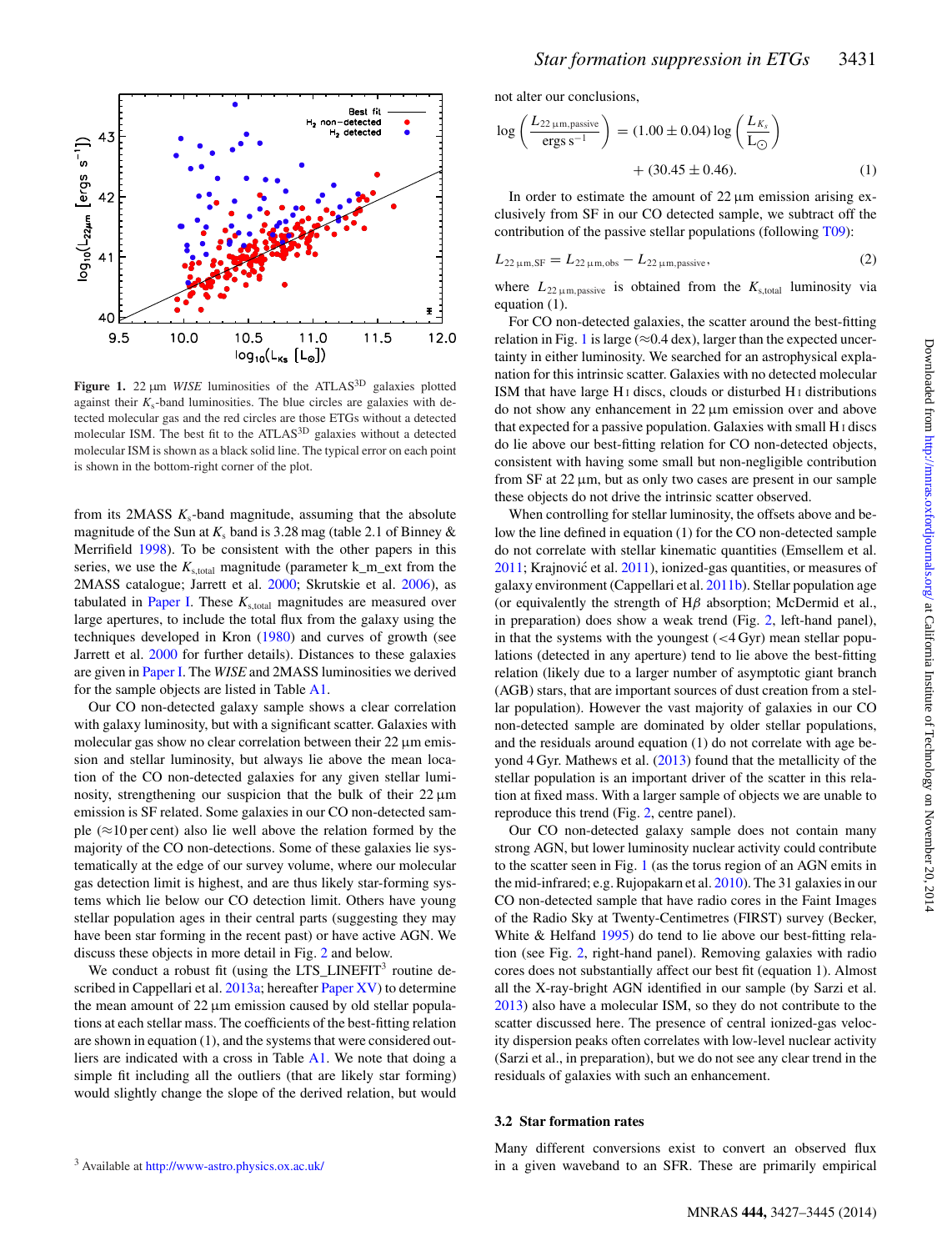<span id="page-5-0"></span>

Figure 2. Residuals around the best-fitting line from Fig. [1](#page-4-0) plotted as a function of galaxy properties, for the CO non-detected ATLAS<sup>3D</sup> ETGs. The left-hand panel shows residuals versus the age of the stellar population in the galaxy, measured within a one effective radius aperture. The vertical dashed line in this panel is a guide to the eye at a population age of 4 Gyr (as discussed in the text). In the centre panel the residuals are plotted as a function of the central metallicity of the galaxy (measured in an Re/8 aperture; using aperture values with one effective radius would not change our conclusions). The right-hand panel shows the residuals against the *K*s-band luminosity of the galaxy, as measured for Fig. [1.](#page-4-0) The solid black line is our best-fitting relation from Fig. [1.](#page-4-0) The red circles denote galaxies which have a compact radio core, and the black circles those without. The open circles show objects that are not in the FIRST survey volume.

conversions, often based on observations of nearby galaxies. Consistency between SFR estimates made using different tracers is thus only likely if the conversions are calibrated against the same set of sample galaxies. Here we use the results of Calzetti et al. [\(2007\)](#page-14-48) to estimate SFRs from our measured 22 μm fluxes. We also use a combined relation from Hao et al. [\(2011\)](#page-14-49) to estimate the SFR from *WISE* and *GALEX* data together. This combined relation extinction corrects the *GALEX* fluxes, using the total infrared to FUV luminosity ratio (IRX) method. This extinction correction is very important, as without it FUV SFRs can be underestimated by half an order of magnitude (see Hao et al. [2011](#page-14-49) for full details). This allows us to estimate the contribution from both obscured and unobscured SF (based on a Kroupa initial mass function, IMF, burst of age 1 Gyr). Both of these calibrations are formally for 24 μm *Spitzer* observations, but the bandpasses of the *Spitzer* 24 μm and *WISE* 22 μm filters (and the spectral energy distributions of galaxies in this region) are sufficiently similar that the error induced by using *WISE* 22 μm measurements should be minimal. Importantly, the SF calibrations we use are both based on the *Spitzer* Infrared Nearby Galaxies Survey, and thus should be internally consistent. Using an SFR estimator derived specifically for *WISE* 22 μm data but not calibrated on the same galaxy sample, such as that by Shi et al. [\(2012\)](#page-14-60), would not change the conclusions of this paper.

When using  $22 \mu m$  fluxes in either of these two conversions considered we first remove the emission from the passive old stellar populations (using equations 1 and 2, as discussed above). One CO-detected object falls below the correlation in equations (1) and (2) (NGC 2768), suggesting it has low amounts of obscured SF, and thus the 22 μm band is dominated by emission from old stellar populations. We remove this object from our analysis of  $22 \mu m$ SFRs from this point on, but do include this object in the combined  $22 \mu m$  + FUV relations, by assuming that its  $22 \mu m$  flux is zero (and hence all the SF is unobscured).

<span id="page-5-1"></span>

**Figure 3.** Comparison of SFRs derived using *WISE* 22 µm emission only, and *WISE* 22 µm combined with *GALEX* FUV emission for our star-forming galaxy sample. The solid line shows the 1:1 relation to guide the eye.

For each galaxy in our star-forming sample, we list both SFRs we estimate in Table [1.](#page-3-0) The errors in these SFRs are estimated through propagation of the uncertainties in the input quantities, and these are also listed in Table [1.](#page-3-0) The SFRs estimated from the 22 μm emission alone agree well within the errors with those estimated from FUV emission combined with  $22 \mu m$  emission (see Fig. [3\)](#page-5-1). The ratio of the SFRs derived with and without the FUV does not show any correlation with galaxy mass, confirming that the UV-upturn phenomenon is not adversely affecting the UV-derived SFRs. The ratio of these two SFRs may weakly depend on the SFR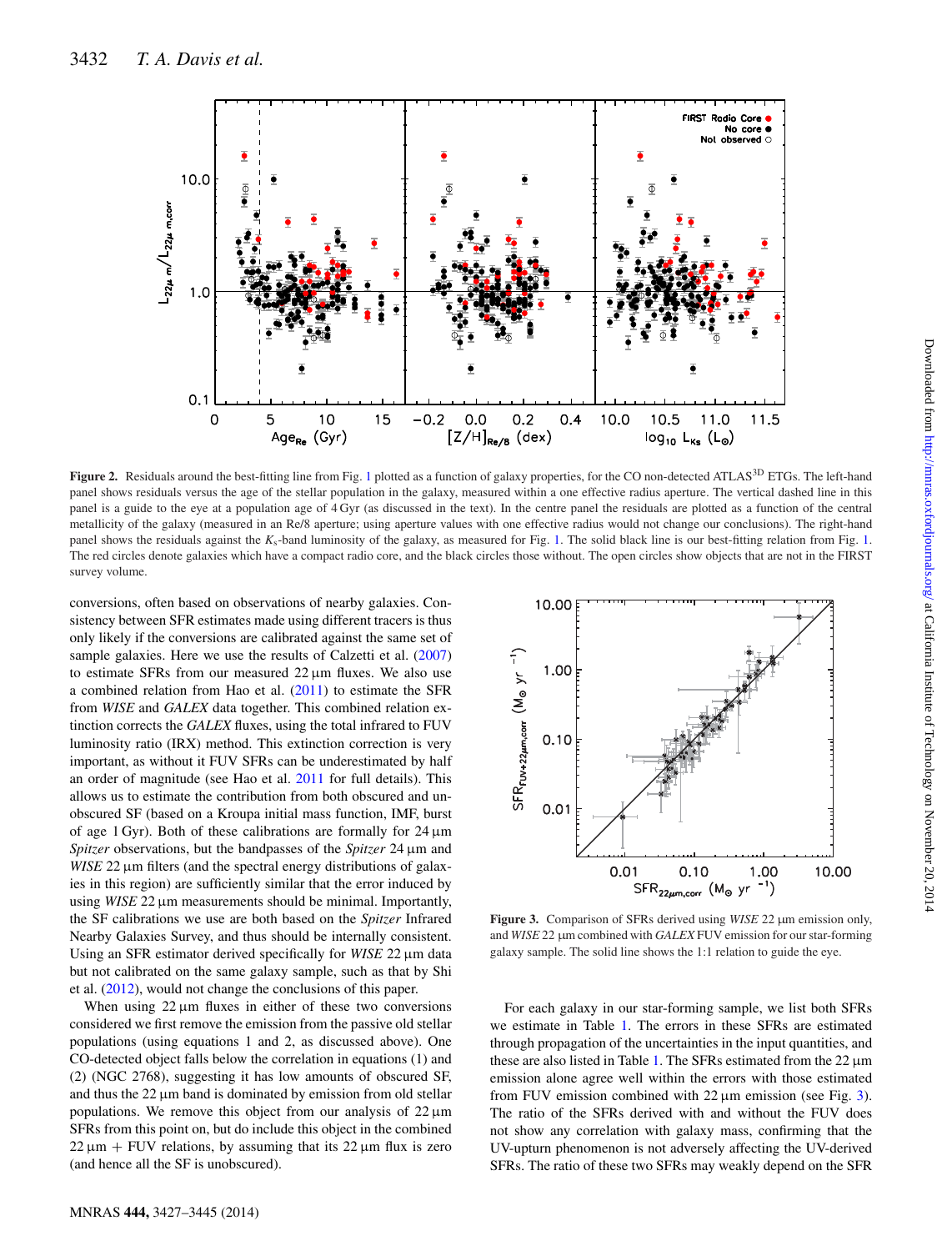itself (the best-fitting relation with a fixed intercept between these two indicators has a slope of  $1.03 \pm 0.02$ ), but more data would be needed to confirm if this low significance trend is real. Overall, the agreement between these SFRs suggests that ETGs have ratios of obscured and unobscured SF similar to those of spiral galaxies.

#### *3.2.1 Literature comparison*

As part of the ATLAS<sup>3D</sup> survey, we have also estimated SFRs in some of these objects from *Spitzer* observations of (non-stellar)  $8 \mu$ m emission (Falcón-Barroso et al., in preparation; including the earlier results of Shapiro et al. [2010\)](#page-14-22).

23 of our molecular gas-rich samples have *Spitzer* measurements. The scatter between the 8 and  $22 \mu m$  measures of SF is larger than that between the two 22 μm-based measures discussed above, but generally the agreement is good, with a scatter of  $\approx 0.4$  dex. The 8 μm SFRs were estimated using the calibration of Wu et al. [\(2005\)](#page-14-61), that is based upon a different galaxy sample, and this may be the cause of the larger scatter.

#### **3.3 Kennicutt–Schmidt relations**

SF relations are usually given with respect to SFR and gas surface densities, i.e.  $\Sigma_{\text{SFR}} \propto \Sigma_{\text{H}_1 + \text{H}_2}^n$ , where *n* is some power-law exponent. This is physically motivated by theoretical predictions that SF depends on gas volume density (e.g. Schmidt [1959\)](#page-14-62), and additionally removes the distance dependence of the relation. For a sample of local star-forming spiral and starburst galaxies, (Kennicutt [1998,](#page-14-63) hereafter [K98\)](#page-14-63) found  $n = 1.4$  (the so-called Kennicutt–Schmidt, KS, relation), as shown below after correction to a Kroupa [\(2001\)](#page-14-64) IMF:

$$
\log_{10} (\Sigma_{\rm SFR}) = (1.4 \pm 0.15) \log_{10} (\Sigma_{\rm H1+H2}) - (3.76 \pm 0.12), \quad (3)
$$

where  $\Sigma_{\rm SFR}$  is in units of M<sub>○</sub> yr<sup>-1</sup> kpc<sup>-2</sup> and  $\Sigma_{\rm H1+H2}$  is in units of M<sub>○</sub> pc<sup>-2</sup>. A value of *n* greater than unity implies that the SFE (where  $SFE \equiv SFR/M_{gas}$ ) increases in high column density clouds. Other works studying SF within spatially resolved regions in nearby spiral galaxies suggest a constant SFE (i.e.  $n \approx 1$ ; Young & Scoville [1991;](#page-14-65) Young et al. [1996;](#page-14-66) Bigiel et al. [2008\)](#page-14-38). We compare our ETGs to both the KS relation and the constant SFE relation of Bigiel et al. [\(2008,](#page-14-38) hereafter [B08\)](#page-14-38) in Figs [4](#page-7-0) and [B1.](#page-17-0)

In addition to the controversy surrounding the slope of the KS relation, it seems that high-redshift starburst galaxies form more stars per unit gas mass than their local analogues (e.g. Daddi et al. [2010;](#page-14-0) Genzel et al.  $2010$ , hereafter  $D10+G10$  $D10+G10$ ). This has led to the suggestion that two different SF regimes exist: a long-lasting mode for discs (evolving secularly) and a more rapid mode for rapidly star-forming high-redshift objects (with major mergers and/or dense SF regions). We investigate where our sample of ETGs falls with respect to these two SF modes in this section.

Fig. [4](#page-7-0) shows the surface density of SF (derived using 22 μm emission only in the top row of panels, and the combined  $FUV+22 \mu m$ calibration in the bottom row), plotted against the surface density of  $H_2$  and H<sub>I</sub> in our H<sub>2</sub>-rich galaxy sample (calculated as described in Section 2). We do not show plots with the molecular gas only, as these objects are molecule dominated and hence the derived SF relations are almost identical. The plots in the left-hand column show all our samples of  $H_2$ -rich ETGs, while the plots in the righthand column show only those objects where CO interferometry is available, leading to a better determination of the total CO flux and directly measured molecular gas reservoir sizes. Fig. [4](#page-7-0) also shows the SF relation of [K98](#page-14-63) as a blue line, with the  $1\sigma$  error region shaded in grey. The best fit to our data points is shown as a solid red line, while the best fit with a slope fixed to that found by  $K98$  is shown as a dashed red line. The coefficients of these fits are shown in the figure legends, and are reproduced in Table [2.](#page-8-0) Fig. [B1](#page-17-0) is analogous to Fig. [4,](#page-7-0) with the constant SFE relation of [B08](#page-14-38) shown for comparison (rather than [K98\)](#page-14-63).

Fig. [5](#page-8-1) shows our ETGs and the spiral and starburst galaxies of [K98](#page-14-63) on the same plot for comparison. We show only the galaxies from this work with CO interferometry available, and use SFRs derived from the combination of *WISE* and *GALEX* data. We also include the ETGs from [Paper XXII,](#page-14-27) where we have spatially resolved SFRs (in radial bins) for six of our sample ETGs, calculated from non-stellar 8 μm emission. Our trend based on global measurements agrees well with the resolved observations presented in that paper (although the best-fitting slope to the PXXII sample would be slightly shallower).

Although generally within the scatter of the original [K98](#page-14-63) relation, it is clear for all indicators that our ETGs have a lower average SFE than both the spiral and starburst galaxies making up the sample of [K98](#page-14-63) (and thus a much lower SFE than the high-redshift objects of [D10](#page-14-0)+[G10\)](#page-14-1). The left-hand column of plots in Fig. [4](#page-7-0) (which includes all objects) shows increased scatter, as expected given the larger uncertainties on the reservoir areas and masses, but they still suggest that the SFE of ETGs is lower than that of later type objects. The zero-points of the best-fitting relations with a fixed slope (listed in Table [2\)](#page-8-0) suggest a relation offset by a factor of between 2.2 and 2.5 from that of [K98](#page-14-63) (depending on the tracer/sample selection), and a factor of ≈17 from that of the high-redshift starbursts. These mean offsets are significant at greater than a  $3\sigma$  level, even given the large scatter in the observations. Looking at the galaxies individually, it is clear that this effect is dominated by a specific set of objects, whose properties will be discussed further below.

The slopes of our best-fitting relations when using only  $22 \mu m$  as a tracer of SF are slightly shallower than the relation of [K98,](#page-14-63) with slopes of  $n = 1.19 \pm 0.03$  and  $1.11 \pm 0.04$  (when fitting all galaxies and those with interferometric data only, respectively). These are still steeper than a constant SFE relation, as can clearly be seen in Fig. [B1.](#page-17-0) When using a calibration with both FUV and  $22 \mu m$ fluxes our best fits are steeper, with  $n = 1.49 \pm 0.04$  and  $1.31 \pm 0.04$ , respectively, consistent with the slope found by [K98.](#page-14-63) [B08](#page-14-38) suggest that when one investigates SF in a spatially resolved fashion (rather than in an integrated manner as done here), one obtains a shallower relation. The slope obtained with resolved observations in [Paper](#page-14-27) [XXII](#page-14-27) is indeed shallower (as seen in Fig. [5\)](#page-8-1). However, this result is still the subject of some debate (e.g. Momose et al. [2013\)](#page-14-67), and we will investigate this matter further when presenting spatially resolved SF relations for all these galaxies in a future work.

#### **3.4 Elmegreen–Silk relation**

An alternative parametrization of the relation between SFR and gas surface density depends on the dynamical time at the edge of the star-forming gas disc ( $\tau_{dyn}$ ), as shown below (Elmegreen [1997;](#page-14-68) Silk [1997\)](#page-14-69):

$$
\Sigma_{\rm SFR} \propto (\Sigma_{\rm H\textsubscript{1}+H2/\tau_{\rm dyn}})^n. \tag{4}
$$

[K98](#page-14-63) also placed their sample of spiral and starburst galaxies on this relation (estimating the radial extent of the gas by finding the edge of the main H $\alpha$  or Br $\gamma$ -emitting disc). They found a tight linear correlation, that is an equally good description of the data points as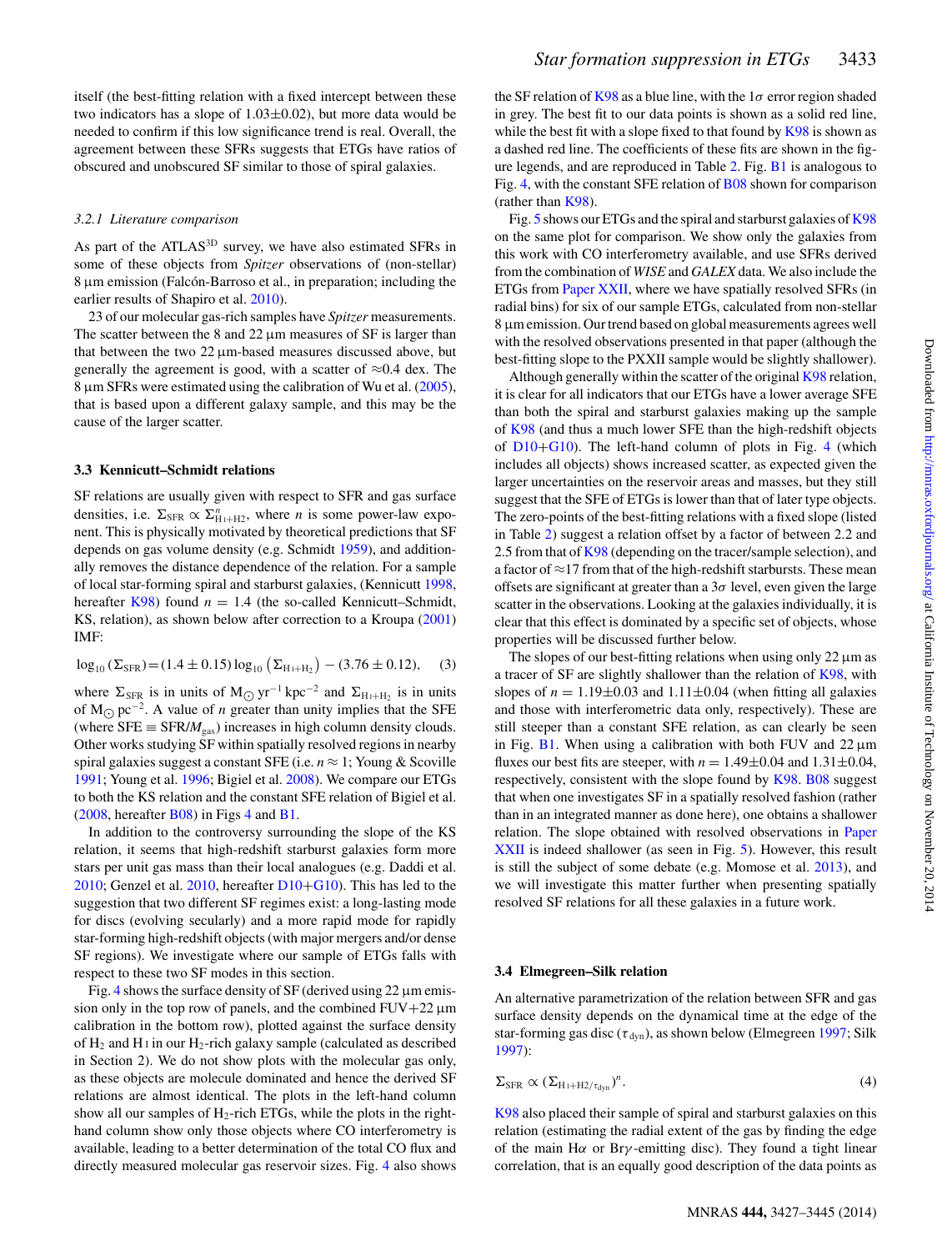<span id="page-7-0"></span>

**Figure 4.** The SFR surface density of molecular gas-rich ATLAS<sup>3D</sup> ETGs, shown as a function of the gas (atomic and molecular) surface density. The H<sub>2</sub> + H<sub>1</sub> surface densities are estimated as described in Section 2, and the SFRs as described in Section 3.2. The data points have had the fraction of their 22 µm emission arising from circumstellar emission removed, as described in Section 3.1. The top row shows SFR densities derived from *WISE* data only, while the bottom row shows SFRs derived from a combination of *GALEX* FUV and *WISE* 22 µm emission. The black circles denote galaxies where resolved interferometry is available from [Paper XVIII](#page-14-36) (allowing better estimates of the total molecular gas mass and density) and the open symbols show galaxies for which only IRAM 30 m telescope data are available. The left-hand column shows all galaxies, while in the right-hand column the IRAM points have been removed to include only our most reliably determined data points. The galaxy which appears at the top right of every panel is NGC 1266, which hosts a large molecular gas outflow (see Alatalo et al. [2011;](#page-13-1) Davis et al. [2012](#page-14-70) for more details). We show in all panels the [K98](#page-14-63) SF relation (for local spiral/starburst galaxies) converted to a Kroupa IMF as a solid blue line, with its typical scatter indicated as a grey shaded area. Our best-fitting SF relations for ETGs are shown as red solid and dashed lines, for the relation with a free and fixed slope, respectively. The legend of each plot indicates the fitted slope and intercept of the best unconstrained fit.

equation (3). Their best-fitting relation is (again after correction to a Kroupa IMF):

$$
\frac{\Sigma_{\rm SFR}}{\rm M_{\odot}\,yr^{-1}\,pc^{-2}} = 0.106 \left(\frac{\Sigma_{\rm H\,i+H_2}}{\rm M_{\odot}\,pc^{-2}}\right) \left(\frac{\tau_{\rm dyn}}{\rm yr}\right)^{-1},\tag{5}
$$

We estimate the dynamical times of our sample galaxies using the ATLAS<sup>3D</sup> mass models from [Paper XV,](#page-14-52) from which we can extract a circular velocity  $(V_{\text{circ}})$  profile as a function of radius, assuming a mass-follows-light model (models A of [Paper XV\)](#page-14-52). Although our galaxies contain dark matter, as well as stellar matter, this contributes only 13 per cent in median within  $R_e$ , which is generally larger than the region where we detect CO. This implies that the total mass profile has a slope very close to that of the stellar distribution alone, justifying our use of mass-follows-light models. We define the dynamical time at the outer edge of the gas disc (as de-termined in [Paper XIV\)](#page-14-35) simply as  $\tau_{dyn} = 2\pi R/V_{circ}$ . The dynamical times for our objects are listed in Table [1.](#page-3-0) [Paper XIV](#page-14-35) has shown that the molecular gas is dynamically cold and follows well the circular

velocity profile in the majority of our objects, and hence this  $\tau_{\text{dyn}}$ measurement should provide good estimates of the dynamical times within the molecular gas itself.

Fig. [6](#page-8-2) shows the position of our molecular gas-rich sample ETGs (red circles) with respect to the Elmegreen–Silk (E-S) relation of [K98](#page-14-63) (as in equation 5). Also plotted for comparison are the spiral (black circles) and starburst (blue circles) sample of [K98.](#page-14-63)

Our ETGs fall systematically below the E-S relation, with a large scatter. The best fit to our sample (assuming the same linear slope as [K98\)](#page-14-63) is  $\Sigma_{\text{SFR}} = 2.96 \times 10^{-3} \Sigma_{\text{gas}} \Omega_{\text{gas}}$ , suggesting ETGs turn ≈2 per cent of their gas into stars per dynamical time, a factor of ≈6 lower than spiral/starburst galaxies (and high-redshift starbursts which are also found to obey the E-S relation; e.g.  $D10+G10$  $D10+G10$ ). The ETGs fall in the gap between the spiral galaxies and starburst nuclei on this plot, in the same region as spiral galaxy centres (as shown in [K98\)](#page-14-63), but they are offset to lower SFRs. The cause of this effect will be discussed further in Section 4.4.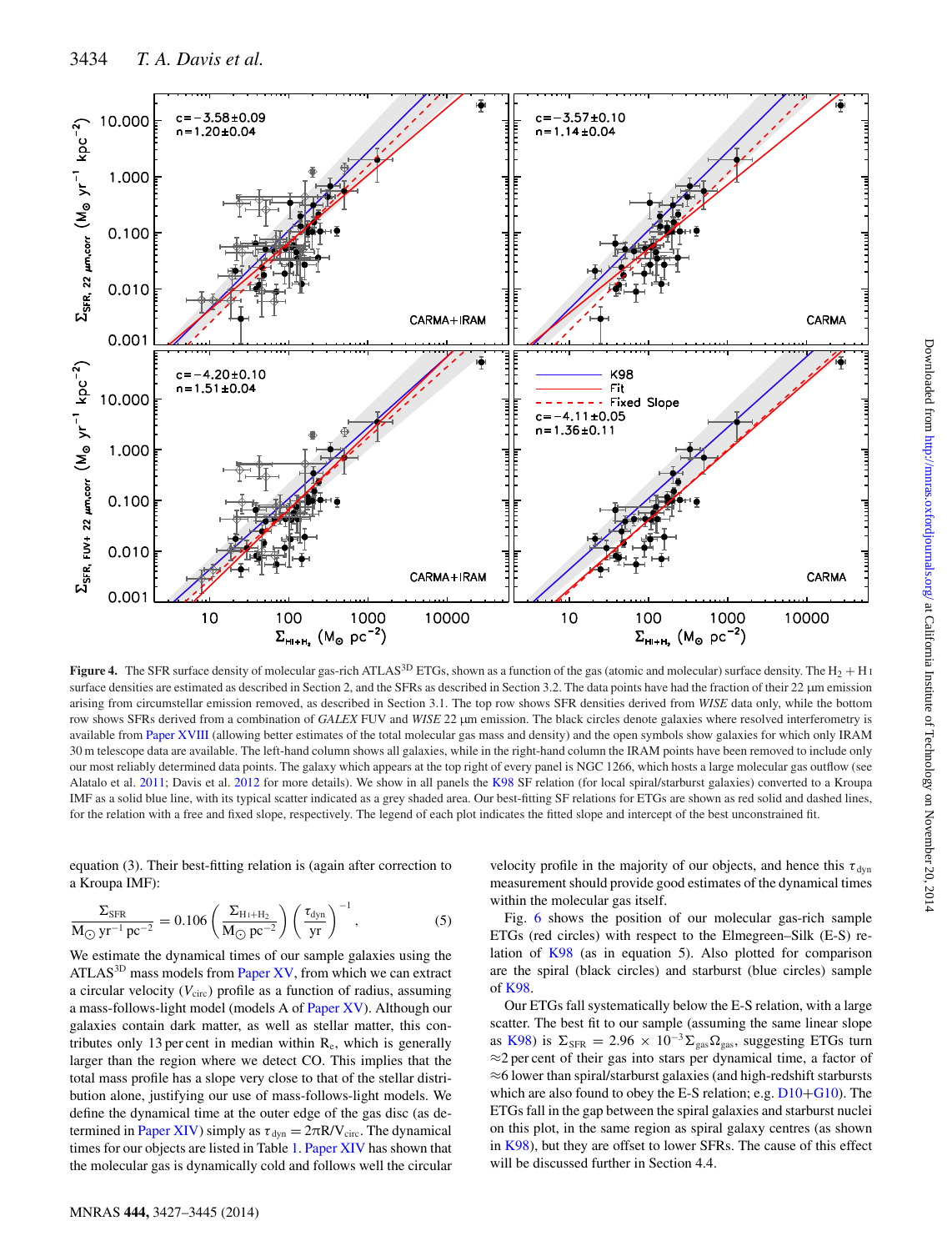<span id="page-8-0"></span>**Table 2.** KS relation fits.

| SF indicator     | Sample        | n               | c<br>$\log(M_{\odot} \, \text{yr}^{-1} \, \text{kpc}^{-2})$ | $\chi^2_{\rm red}$ |
|------------------|---------------|-----------------|-------------------------------------------------------------|--------------------|
| (1)              | (2)           | (3)             | (4)                                                         | (5)                |
| $22 \mu m$       | All           | $1.20 \pm 0.04$ | $-3.58 \pm 0.09$                                            | 6.74               |
| $22 \mu m$       | A11           | 1.40            | $-4.01 \pm 0.02$                                            | 7.12               |
| $22 \mu m$       | <b>PXVIII</b> | $1.14 \pm 0.04$ | $-3.57 \pm 0.10$                                            | 3.83               |
| $22 \mu m$       | <b>PXVIII</b> | 1.40            | $-4.15 \pm 0.03$                                            | 4.66               |
| $FUV + 22 \mu m$ | All           | $1.51 \pm 0.04$ | $-4.20 \pm 0.10$                                            | 9.90               |
| $FUV + 22 \mu m$ | All           | 1.40            | $-3.96 \pm 0.02$                                            | 10.02              |
| $FUV + 22 \mu m$ | <b>PXVIII</b> | $1.36 \pm 0.05$ | $-4.11 \pm 0.11$                                            | 4.23               |
| $FUV + 22 \mu m$ | <b>PXVIII</b> | 1.40            | $-4.19 \pm 0.03$                                            | 4.25               |
|                  |               |                 |                                                             |                    |

*Notes.* This table contains the fitted slope and intercept for the KS relations presented in Fig. [4](#page-7-0) (here parametrized as  $\log_{10}(\Sigma_{SFR})=n \log_{10}(\Sigma_{gas}) + c$ ). Column 1 lists the SFR indicator used, and column 2 the sample of galaxies included in the fit. PXVIII refers to the interferometrically mapped sample of [Paper XVIII.](#page-14-36) The slope (*n*) and intercept (*c*) of the best fits are given in columns 3 and 4. Where the slope was fixed to  $n = 1.4$  (the best-fitting value of [K98\)](#page-14-63), this is indicated in column 3 and no error bar is reported on the slope. Column 5 shows the reduced  $\chi^2$  for each fit, indicating how well the best-fitting values represent the observed data points.

#### **3.5 Local volumetric SF relations**

An alternative approach to unifying SF relations is to assume that SFE is set by the local value of the gas free-fall time. As discussed in depth in Krumholz, Dekel & McKee [\(2012,](#page-14-71) hereafter [KDM12\)](#page-14-71), such a volumetric SF relation can reproduce observations of both Galactic and extragalactic star-forming sources. The local free-fall time that is relevant for SF can be calculated in several ways, depending on whether the ISM of the object is assumed to be in small bound units (such as giant molecular clouds; GMCs) or a continuous sheet with local density variations. The former is thought to be a more physical model of low-redshift galaxies, while the latter is thought to be appropriate in high-redshift and starbursting sources.

<span id="page-8-2"></span>

Figure 6. As the top-right panel of Fig. [2,](#page-5-0) but with the gas surface densities divided by the dynamical time (estimated at the outer edge of the molecular gas disc). Only galaxies with interferometic CO maps available are included. Molecular gas-rich ATLAS<sup>3D</sup> ETGs are the red circles, while the spiral and starburst objects of [K98](#page-14-63) are shown in black and red, respectively. The best fit reported in [K98](#page-14-63) is shown as a black line, and the best fit to our points, assuming the same slope as [K98,](#page-14-63) is shown as a dashed line. The intercept of the best-fitting line corresponds to ETGs turning  $\approx$  2 per cent of their gas into stars per dynamical time, a factor of  $\approx$ 5 lower than spiral/starburst galaxies. The mean error bar on the ETG data points is shown in the bottom-right corner.

The fundamental parameters that vary in the GMC based free-fall time  $(t_{\text{ff,GMC}})$  estimates are the gas velocity dispersion and the observed gas density (see equation 6 below). No study of the molecular gas velocity dispersion in ETGs currently exist, but Davis et al., in preparation, suggest that this dispersion is low, and likely similar to local spirals which have  $\sigma_{\rm gas} \lesssim 12$  km s<sup>-1</sup>(Caldu-Primo et al. [2013\)](#page-14-72). Assuming this velocity dispersion does not strongly vary between sources, the GMC based estimate of free-fall time just depends on

<span id="page-8-1"></span>

**Figure 5.** As the bottom-right panel of Fig. [4,](#page-7-0) but showing for reference the spiral and starburst objects of [K98](#page-14-63) (where the SFRs were calculated from Hα emission, and have been corrected to a Kroupa IMF) and the spatially resolved SFRs (in radial bins) of six ETGs (presented in [Paper XXII,](#page-14-27) where the SFR was calculated from non-stellar 8  $\mu$ m emission).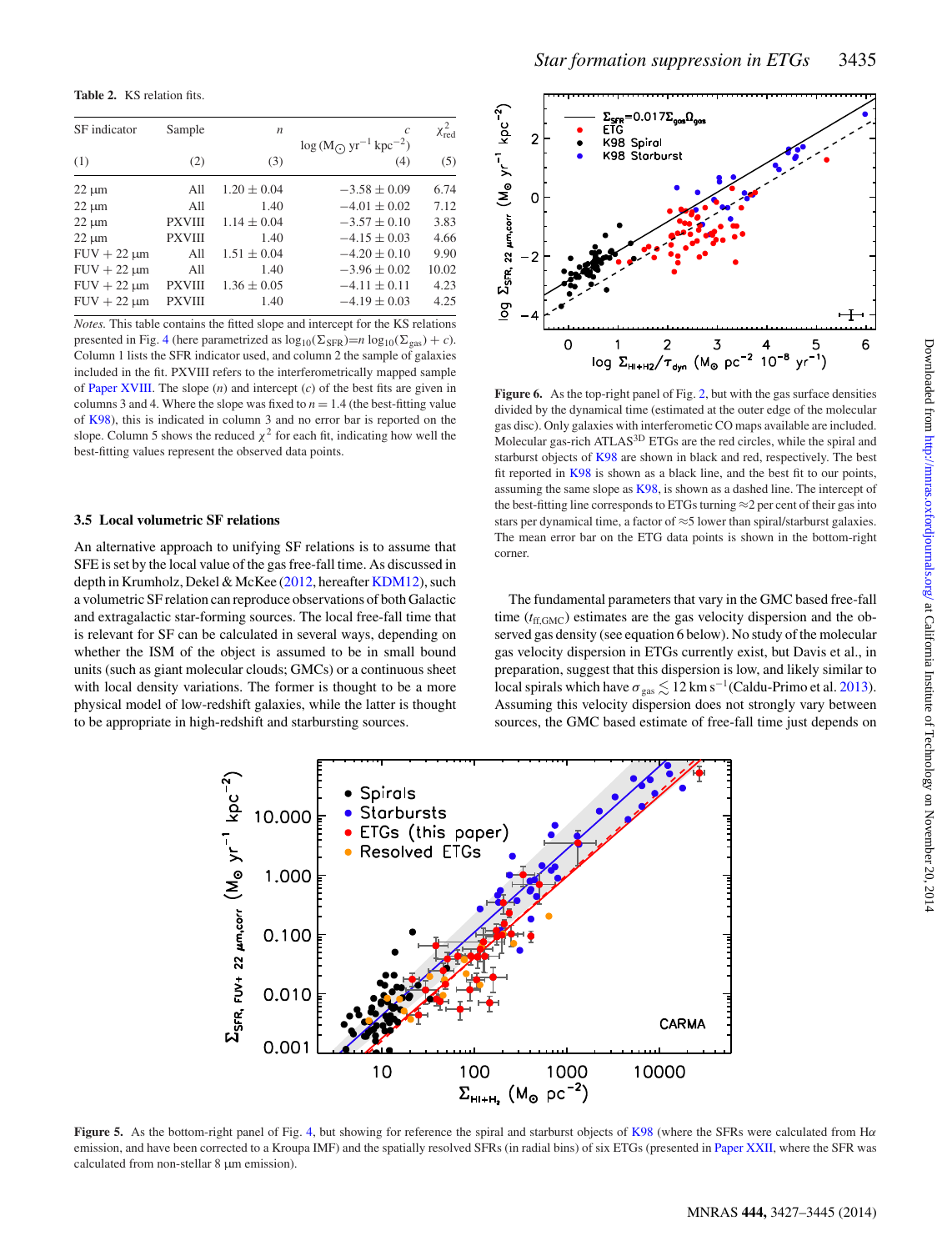the gas surface density itself (making this correction factor a simple rotation of the points in log space)

$$
t_{\rm ff,GMC} = \frac{\pi^{\frac{1}{4}}}{\sqrt{8}} \frac{\sigma_{\rm gas}}{G(\overline{\Sigma_{\rm GMC}}^3 \Sigma_{\rm gas})^{\frac{1}{4}}},\tag{6}
$$

where *G* is the gravitational constant,  $\sigma_{\text{gas}}$  is the gas velocity dispersion (assumed here to be a constant  $8 \text{ km s}^{-1}$  as in [KDM12\)](#page-14-71),  $\Sigma_{\text{gas}}$  is the observed (galaxy average) gas surface density and  $\overline{\Sigma_{\text{GMC}}}$  is the average GMC surface density, which we here assume is a constant  $85 \text{ m}$  pc<sup>-2</sup>, as in [KDM12.](#page-14-71)

The alternative (starburst) prescription from [KDM12](#page-14-71) assumes that SF is regulated by the dynamical stability of a continuous disc of gas, that globally should have a Toomre *Q* parameter (Toomre [1964\)](#page-14-73) of  $\approx$ 1. In this case the parameters needed to calculate the freefall time are the dynamical time (which enters the equation linearly), and the logarithmic derivative of the rotation curve  $(\beta = \frac{\delta \ln(V)}{\delta \ln(R)})$  which enters to the power of  $-0.5$ . In objects where the majority of the gas reaches beyond the turnover of the galactic rotation curve  $\beta \approx 0$ , and the free fall time simply depends on the dynamical time (as in the E-S SF relation discussed in Section 3.4).

We calculate the local free-fall times for our ETGs using the relations of [KDM12.](#page-14-71) We find that the GMC estimate (the functional form of which is shown in equation 6) is shorter in all objects, and hence dominant. This is expected, as local ETGs are usually not starbursts, and have been observed to have most of their molecular mass in discreet GMCs (Davis et al. [2013c\)](#page-14-74). The adopted free-fall times are listed in column 5 of Table [1.](#page-3-0)

Using the free-fall time calculated from equation (6), in Fig. [7](#page-9-0) we plot our ETGs on the local volumetric SF relation of [KDM12.](#page-14-71) Also plotted for comparison are the spiral (black circles) and starburst sample (blue circles) from [K98](#page-14-63) (with free-fall times as calculated by [KDM12\)](#page-14-71). Our ETGs fall on to the relation of [KDM12,](#page-14-71) suggesting that on average they convert  $\approx$ 1 per cent of their gas into stars per *local free-fall time*. We discuss this result further in Section 4.4.

<span id="page-9-0"></span>

Figure 7. As the top-right panel of Fig. [2,](#page-5-0) but with the gas surface densities divided by the local free-fall time (estimated using equation 6). Only galaxies with interferometic CO maps available are included. Our ATLAS<sup>3D</sup> ETGs are the red circles, while the spiral and starburst objects of [K98](#page-14-63) (with free-fall times as calculated in [KDM12\)](#page-14-71) are shown in black and red, respectively. The best fit reported in [KDM12](#page-14-71) is shown as a solid black line. It provides a good fit to our ETGs, so we do not plot our own fitted relation. The mean error bar on the ETG data points is shown in the bottom-right corner.

#### **3.6 Dynamical drivers of star formation suppression**

The fact that local ETGs do not follow the same relationship between SF and gas surface density in Fig. [4](#page-7-0) suggests that there is some difference in the way SF proceeds in these objects. Fig. [7](#page-9-0) suggests this may be a dynamical effect, as only when accounting for the relevant local time-scale is a universal SF relation obtained, where molecule-rich ETGs form the same fraction of stars per free-fall time as nearby spiral and starbursting objects. The obvious difference between ETGs and local spiral galaxies is that they tend to have, deeper, steeper potential wells. In this section we investigate if the shape of the potential correlates with the suppression of SF discussed above.

In Fig. [8](#page-10-0) (panel a) we plot the gas depletion time ( $\equiv M_{gas}/SFR$  $= 1/SFE$ ) for those sample galaxies which were mapped in [Paper](#page-14-36) [XVIII,](#page-14-36) against the extent of the molecular gas (tabulated in [Paper](#page-14-35) [XIV\)](#page-14-35) normalized by the location of the turnover in the rotation curve of that object (estimated from the JAM model circular velocity profiles published in [Paper XV,](#page-14-52) as in Davis et al. [2011a;](#page-14-47) [Paper](#page-14-35) [XIV\)](#page-14-35). Fig. [8](#page-10-0) shows that galaxies with long depletion times (and thus low SFE) have the majority of their molecular gas confined within regions where the rotation curve of the galaxy is still rising. The rest of the objects, which have more of their gas within the flat part of the galaxy rotation curve, have depletion times and SFEs consistent with those found for normal spiral galaxies ( $\approx 0.5-1.5$  Gyr).

We also plot in Fig. [8,](#page-10-0) panel (a) a simple mixing model (shown as a dashed line). This toy model assumes that two SF regimes exist within ETGs, one with very low SFE (which is valid in the rising part of the rotation curve), and one with a normal SFE, similar to that found in local spirals (which is valid in the flat part of the galaxy rotation curve). We assume depletion times of 0.8 Gyr for the normal regime, and a Hubble time for the low SFE regime, respectively. We then assume that all the gas is distributed in an exponential disc (which is only true for  $\approx$  50 per cent of these sources; [Paper XIV\)](#page-14-35), and that the maximum gas extent we can measure corresponds to three scalelengths. We then vary the scalelength of this disc with respect to the turnover of rotation curve, and calculate a model 'integrated' depletion time by weighting the two assumed depletion times by the fraction of gas in each regime. This leads to the curve shown in Fig. [8.](#page-10-0) This toy model is likely to be a vast oversimplification, and the exact values of all the assumed parameters were simply selected to provide a by-eye fit to the data. Despite this, the functional form produced by such a toy model reasonably matches the behaviour seen in the data, suggesting that the suppression of SF we observe may be driven by the fraction of gas which is inside the turnover radius.

In panel (b) of Fig. [8](#page-10-0) we plot the gas depletion time against the fraction of the molecular gas mass that lies within the turnover of the rotation curve ( $\frac{M(r < R_{\text{peak}})}{M_{\text{tot}}}$ ). We calculate this using the resolved CO maps from [Paper XVIII,](#page-14-36) laying down an elliptical aperture at the turnover radius (with ellipticity calculated using the inclinations of these objects from Paper V; Davis et al. [2011a\)](#page-14-47), and determining the fraction of the CO flux coming from inside this radius. Despite the limited resolution of our CO maps causing significant scatter, this panel broadly confirms our interpretation of panel (a), showing that systems with the majority of their molecular gas mass lying within the turnover of the galaxy rotation curve have longer depletion times. The dashed line is a guide to eye fitted to the black points, and has the form

$$
\log(T_{\text{dep}}) = (0.73 \pm 0.11) \frac{M(r < R_{\text{peak}})}{M_{\text{tot}}} - (0.20 \pm 0.08). \tag{7}
$$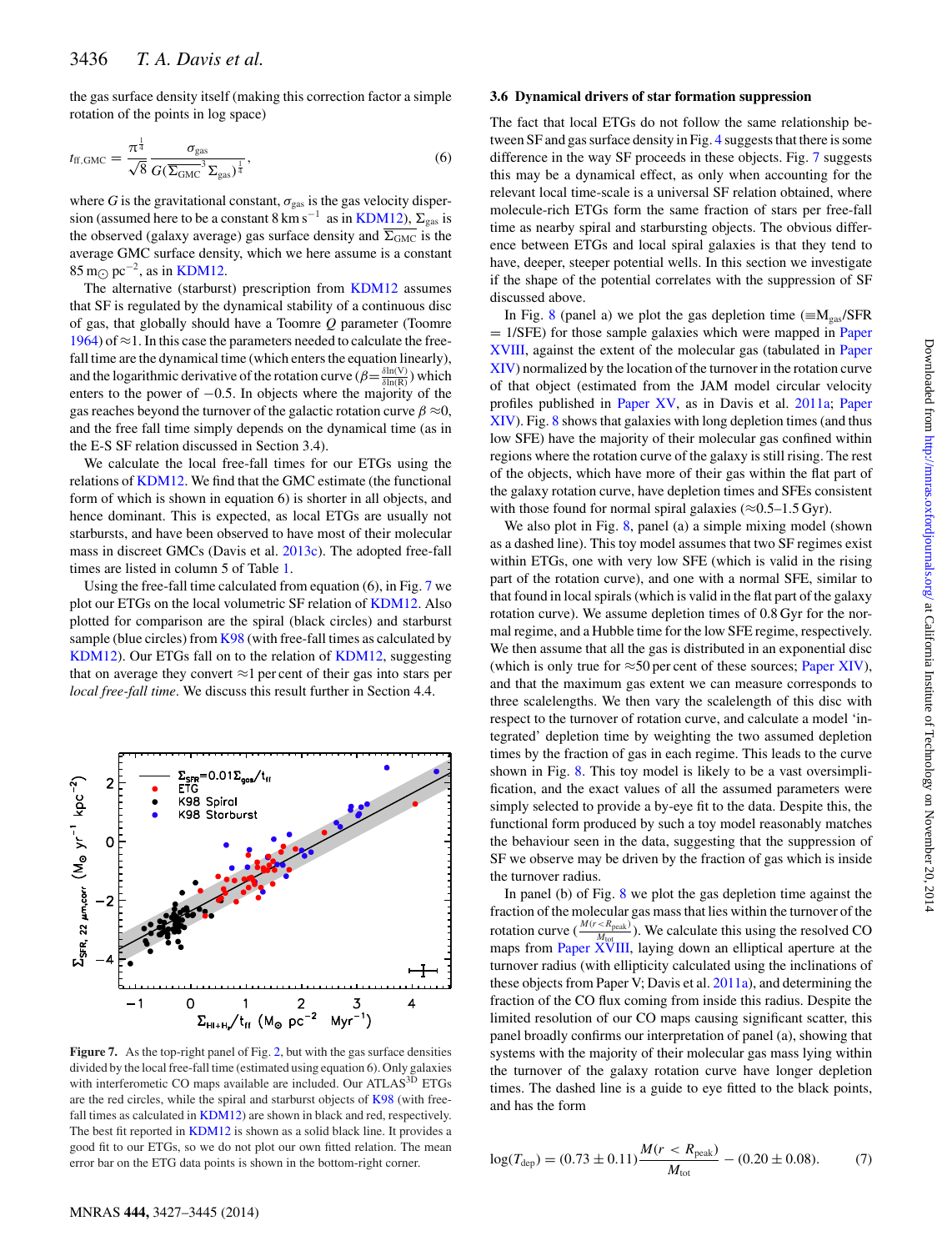<span id="page-10-0"></span>

**Figure 8.** Gas depletion times plotted in panel (a) as a function of the extent of the molecular gas, normalized by the location of the turnover in the galaxy rotation curve. The dashed line shows a simple mixing model as described in the text, where gas depletion times are assumed to be a Hubble time in the rising part of the rotation curve, and  $\approx 0.8$  Gyr in the flat part. Panel (b) shows the fraction of the molecular gas mass present inside the turnover radius. The grey points are galaxies where within our beam size we cannot determine this quantity accurately. The dashed line is a guide to eye fitted to the solid points. Panel (c) shows the mean logarithmic derivative of the rotation curve in the inner part of the rotation curve (inside  $R_{peak}$ ).

In panel (c) of Fig. [8](#page-10-0) we plot the depletion time against the logarithmic derivative of the rotation curve ( $\beta$ ; as defined in Section 3.5), a variable in defining the stability of the gas disc (see [KDM12\)](#page-14-71). We average this quantity over the inner portion of the galaxy, where the rotation curve is rising, as this is the area that seems to be involved in SF suppression (see panels a and b). This variable describes how steeply rising the rotation curve is, with value of zero being expected for a flat rotation curve, and value of 1 representing solid body rotation. Fig. [8,](#page-10-0) panel (c) shows that these variables anticorrelate, although with reasonable scatter (Spearmans rank correlation coefficient of −0.6). On average it seems that galaxies with the strongest suppression of SF have fast rising rotation curves, which plateau before reaching the peak velocity, leading to  $\beta$  values as low as  $\approx 0.1$ . Galaxies with more normal depletion times, on the other hand, have rotation curves that rise more steadily to a peak, with average values of  $\beta \approx 0.35$ .

Following directly from panel (c), it should be noted that the shear rate  $(A/\Omega)$  is directly related to the derivate of the galaxy rotation curve, as

$$
\frac{A}{\Omega} = -0.5 \left( \frac{1}{\Omega} \frac{dV}{dR} - 1 \right),\tag{8}
$$

where *A* is the first Oort constant,  $\Omega$  is the angular velocity ( $\alpha V/R$ ), *V* is the circular velocity, and *R* is the radius. Thus the depletion time would positively correlate with the mean shear rate in the inner regions. Thus it seems that galaxies which do not form stars efficiently have higher shear rates than those with more normal SFEs. It is not clear if shear can really be the only factor governing the SFE in ETGs however, as  $A/\Omega$  is even higher in the flat part of these galaxies rotation curves, where the SFE appears to be normal.

## **4 DISCUSSION**

#### **4.1 22** μ**m emission from old stars**

In Fig. [1](#page-4-0) we explored the relationship between  $22 \mu$ m emission and *K*s-band luminosity in CO non-detected ETGs. A strong relationship was confirmed between  $K_s$ -band magnitude and 22  $\mu$ m emission (as presented in [T09\)](#page-14-21), however the amount of emission from CO nondetected galaxies can vary by almost half an order of magnitude between objects of the same mass. AGN activity and galaxies with young stellar populations (<4 Gyr) contribute to this scatter, but they do not dominate it. This poses interesting questions about the nature of this emission, and of the scatter, in molecule poor galaxies.

It has been suggested that this mid-infrared emission comes from circumstellar material around (post-) asymptotic giant branch (AGB) stars (Athey et al. [2002\)](#page-14-75). All stars between 0.8 and 8 m<sub> $\odot$ </sub> will go through an AGB stage (Herwig [2005\)](#page-14-76), but from a single burst of SF the number of stars going through this (relatively short-lived) phase is a strong function of time. Additionally, the dust production rate from AGB stars is thought to scale with luminosity, so higher mass AGB stars (that die quickly) produce more dust than their lower mass counterparts (Boyer et al. [2012\)](#page-14-77). As massive ETGs have harsh radiation fields, dust would be expected to be destroyed (through sputtering) on short time-scales  $(\lesssim 46$  myr; Clemens et al. [2010\)](#page-14-78) if no cold ISM is available to shield it, so a constant supply of new dust is required. Overall we would expect that galaxies that have not formed many new stars in the last 12 Gyr should not have as many AGB stars (per unit luminosity, or mass), and thus not as much 22 μm emission as relatively young galaxies. As also found by Temi, Brighenti & Mathews [\(2005\)](#page-14-79), there seems to be no relation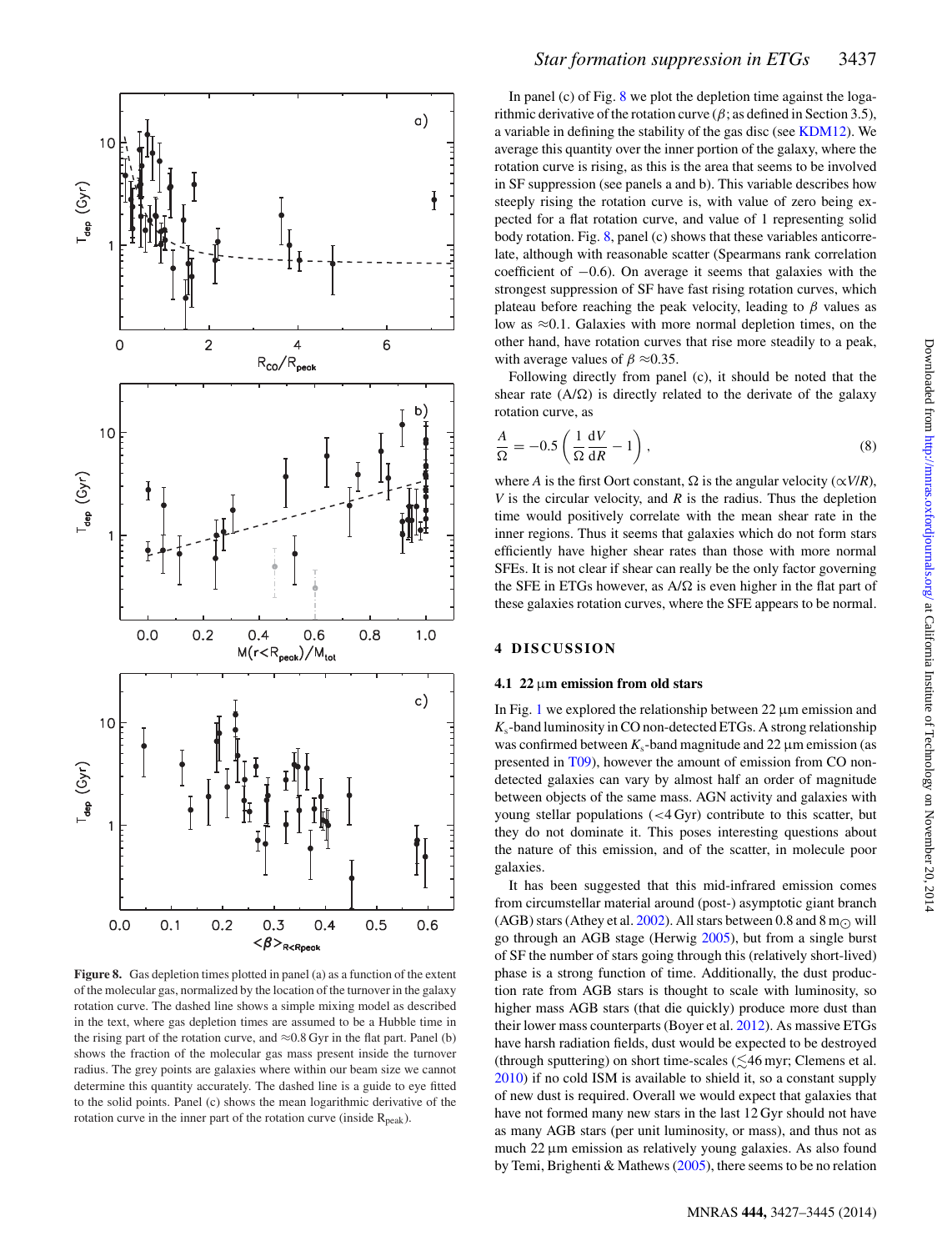between the amount of 22 μm emitting dust and stellar population age beyond 4 Gyr, and hence perhaps another source of dust may be important in old galaxies.

Many other potential dust production mechanisms (such as supernovae; e.g. Matsuura et al. [2011\)](#page-14-80) should also be strongly linked to the stellar population age, and so cannot explain neither the dust emission observed in these old galaxies, nor the residuals about the best-fitting relation in Fig. [1.](#page-4-0) Mergers could bring in new dust (and new stars that produce dust), but they cannot explain the smooth distribution of this dust throughout these (gas poor) galaxies (Athey et al. [2002\)](#page-14-75), and the strong link between the stellar luminosity of the galaxy and the warm dust emission. Mergers could potentially contribute to the scatter seen at fixed galaxy luminosity seen in Fig. [1,](#page-4-0) but given the short lifetime of dust in these objects, the merger rate would have to be high.

Perhaps emission from very small grains (VSGs; Sellgren [1984\)](#page-14-81) could help explain dust emission from these old passive galaxies. VSGs seem to have a longer lifetime in the ISM (Hirashita [2010\)](#page-14-82), and are produced during the destruction of larger crystalline dust grains. The intrinsic scatter around the best-fitting relation in Fig. [1](#page-4-0) remains largely not understood, however a full exploration of this phenomenon is beyond the scope of this paper.

#### **4.2 Star formation rates**

For this sample of molecular gas-rich ETGs we find SFRs between ≈0.01 and 3 m<sub>⊙</sub> yr<sup>-1</sup>, and SFR surface densities ranging from ≈0.004 to 18.75 m<sub> $\odot$ </sub> yr<sup>-1</sup> kpc<sup>-2</sup>. The median SFR for our molecular gas-rich ETGs is ≈0.15 m<sub> $\odot$ </sub> yr<sup>-1</sup>, and the median SF surface density is 0.06 m<sub> $\odot$ </sub> yr<sup>-1</sup> kpc<sup>-2</sup>. We find that almost all molecule rich ETGs have higher SFR surface densities than average spiral galaxies. They lie in the same region of the KS plot (Fig. [4\)](#page-7-0) as the spiral galaxy centres from [K98.](#page-14-63) This may be a selection effect, as galaxies with widespread SF would likely not have been morphologically classified as early type, and our flux-limited CO survey biases us to objects with high molecular gas surface brightness. A deeper survey would be required to determine if some ETGs have low surface density discs like those found in spirals, or if such objects are truly absent.

Overall it is clear that simply selecting ETGs (by either colour or morphology) is not a good way to ensure that a galaxy sample is free from SF activity, as is often assumed by studies at higher redshifts.

#### **4.3 Star formation relations and efficiencies**

Fig. [4](#page-7-0) clearly shows that ETGs, on average, form a factor of  $\approx 2.5$ fewer stars per unit molecular gas mass than late-type and starburst galaxies (and a factor of  $\approx$ 20 fewer than high-redshift starbursts).

Our estimate of a lower SFE by a factor of  $\approx$ 2.5 agrees well with the decrease of SFE observed for galaxies with redder colours, higher stellar mass concentrations, and/or higher stellar mass densities in the COLD-GASS survey (Saintonge et al. [2011,](#page-14-26) [2012\)](#page-14-24), and (for a subsample of eight of the objects studied here) in the resolved SF study published in [Paper XXII.](#page-14-27) This factor of 2 also is similar to predictions from simulations of gas in idealized galaxies which is affected by 'morphological quenching' (Martig et al. [2009;](#page-14-29) [Paper](#page-14-27) [XXII\)](#page-14-27).

It is clear that ETGs do not fit well in a picture where the SFE is assumed to be constant  $(B08)$ , or even in a bimodal theory with star bursting and regular SF modes. Instead, as we show above that the SFE varies smoothly as a function of galaxy properties, a likely

more physical model would be that a continuum of SF modes exist, spanning the range between extreme high SFE starbursts and our low efficiency early-type objects.

In our study, this difference is mainly driven by galaxies with SFRs below  $\approx 0.3 \,\text{m}$ <sub> $\odot$ </sub> yr<sup>-1</sup> kpc<sup>-2</sup> (or equivalently cold gas surface densities <300 m<sub> $\odot$ </sub> pc<sup>-2</sup>). The few systems above this limit are consistent, within their errors, with following a standard KS relation (and lie above the constant SFE relation of  $B<sub>08</sub>$  in Fig. [B1\)](#page-17-0). These systems generally have dense circumnuclear gas reservoirs, and would likely be considered as central starbursts if located in a latetype galaxy.

The systems with the lowest SFEs all have cold gas surface densities of around ≈100 m<sub> $\odot$ </sub> pc<sup>-2</sup>. These systems tend to have extended molecular gas discs, that appear to be dynamically relaxed and follow exponential molecular gas surface brightness profiles [\(Paper XIV\)](#page-14-35), but have the majority of their gas situated in the rising part of the galaxy rotation curve (see Section 3.6). We below consider if the offset observed in these systems could be caused by changing gas properties, or the difficulty of estimating SFRs and molecular gas masses.

#### *4.3.1 Difficulties in estimating star formation rates*

SFRs are notoriously difficult to calibrate. They rely intimately on knowing the number of massive stars formed in a given SF episode, and thus the number of ionizing photons. The SFR calibrations we used here have all been calibrated in normal star-forming spiral/starburst galaxies. However, the physical conditions within our ETGs may be different in ways that violate the assumptions made in these calibrations. For instance, if the dust properties (e.g. size distribution or composition) were different in ETGs, then our 22 μm fluxes could be systematically higher or lower than expected.

The formation of dust is a controversial subject, but it is thought that stellar winds from AGB/pAGB stars are likely to be important (e.g. Ferrarotti & Gail [2006\)](#page-14-83). As ETGs tend to be metal rich and have large  $\alpha$ -element enhancements, the dust formed in the massloss of such stars could be different from that found in late-type objects. If dust is accreted from external sources, of course, then that complicates matters further (Clemens et al. [2010,](#page-14-78) Davis et al. [2011b,](#page-14-84) hereafter [Paper X\)](#page-14-84). Additionally, all SFR calibrations make assumptions about the SF history of the objects (usually that the SFR has been constant over the past  $\approx$ 100 myr to 1 Gyr). In our ETGs, where much of the gas may have been accreted recently, a much more bursty SF history may be more applicable.

Recent evidence has suggested that the IMF is unlikely to be universal (e.g. van Dokkum & Conroy [2010;](#page-14-85) Cappellari et al. [2012\)](#page-14-86), and varies as a function of galaxy properties. In particular in [Paper](#page-14-23) [XX](#page-14-23) we found the mass normalization of the IMF to be related to the bulge fraction, which is also correlated to galaxy quenching. We have assumed here a Kroupa IMF for every object, but any object-to-object variation that depends on galaxy or ISM physical properties could affect the SF relation retrieved. Our objects are present in the sample of Cappellari et al. [\(2012\)](#page-14-86), however, and we do not see any clear trend between the SFE and the IMF.

Another factor that can affect our SFR determination is the interstellar radiation field (ISRF). In the spiral/starbursting systems where our SFR relations are calibrated, the ISRF is dominated by irradiation from newly formed OB stars. It is this light that we see directly in the FUV, and re-radiated in the infrared. In ETGs, however, various population of old stars generate intense hard radiation fields, that can dominate the ionization structure of the ISM (Sarzi et al. [2010\)](#page-14-87). The most massive ETG systems also host large X-ray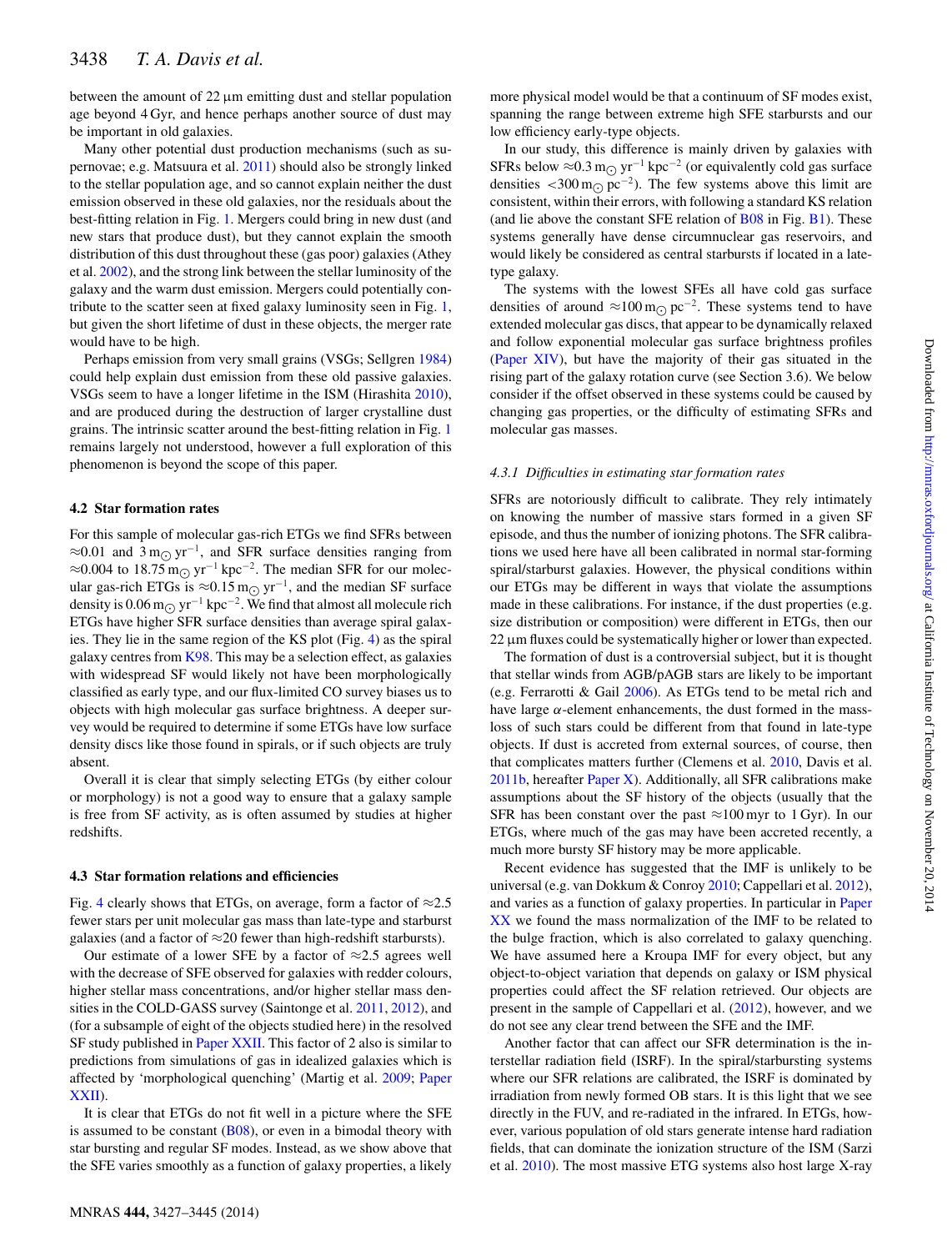haloes, that provide an additional source of heating. We note however that in general these processes would increase the fluxes of the radiation we are using to trace SF, and would thus make us overestimate the SFR in these galaxies. This can therefore not remove the discrepancy present in Fig. [4,](#page-7-0) where our calculated SFRs are low by a factor of  $\approx$ 2.5.

#### 4.3.2 A changing  $X_{CO}$

The molecular gas surface densities used here assume a Galactic  $X_{\text{CO}}$  factor (the conversion between CO flux and H<sub>2</sub>).  $X_{\text{CO}}$  has been shown to vary as a function of metallicity (e.g. Wilson [1995;](#page-14-88) Bolatto et al. [2008;](#page-14-89) Leroy et al. [2011;](#page-14-90) Sandstrom et al. [2012\)](#page-14-91) and in highredshift starbursts (e.g. Solomon et al. [1997;](#page-14-92) Downes & Solomon [1998\)](#page-14-93). Other observational evidence from local starbursts (Hinz & Rieke [2006;](#page-14-94) Meier et al. [2010\)](#page-14-95), the Galactic Centre (Oka et al. [1998\)](#page-14-96) and high-z submillimetre galaxies (Tacconi et al. [2008\)](#page-14-97) suggest that *X*<sub>CO</sub> may also be lower in regions of high molecular surface density. See Bolatto, Wolfire & Leroy [\(2013\)](#page-14-98) for a review of this issue.

Our objects are generally metal rich (with metallicities around solar or above), where  $X_{\text{CO}}$  changes little. Thus including the effect of a varying  $X_{\text{CO}}$  with metallicity would change little the SFE of our ETGs. We also find no correlation between the SFE of our objects and stellar metallicity (although it is possible that the gasphase metallicity is different, if gas has been accreted; [Paper X\)](#page-14-84). The objects that show the largest SFE suppression in our data also do not have particularly dense molecular gas reservoirs, when compared to other systems where density driven  $X_{\text{CO}}$  variations have been observed.

As part of the BIMA-SONG survey, Regan et al. [\(2001\)](#page-14-99) showed that molecular gas embedded in the bulges of spiral galaxies seems to emit more strongly (in the CO(1-0) line) than gas in the disc regions. Sandstrom et al. [\(2012\)](#page-14-91) suggest that this may be due to a changing  $X_{\text{CO}}$ , possibly caused by the higher ISM pressure within a large bulge. However, Leroy et al. [\(2013\)](#page-14-100) found that SF in spiral galaxy centres is more efficient than normal even when taking into account a variable  $X_{\text{CO}}$ , the opposite of the effect observed here. By construction our systems are even more bulge-dominated than the objects studied by Leroy et al. [\(2013\)](#page-14-100), and thus the effects of a changing  $X_{\text{CO}}$  could be stronger. The galaxies with the strongest observed SF suppression also have the majority of their gas in the central regions of the galaxy, where they would be most susceptible to this issue.

Overall we are unable to rule out the possibly that a lower  $X_{\text{CO}}$  in individual objects could be contributing to the scatter in the relations we observe. However, we find it unlikely that  $X_{\text{CO}}$  is lower in all objects uniformly, as then our ETGs would no longer lie on the [KDM12](#page-14-71) relation (as presented in Fig. [7\)](#page-9-0) instead lying above it on average, forming more stars per unit mass and free-fall time.

#### *4.3.3 Changing gas properties*

If the gas reservoirs in the objects that have low SFEs were to be substantially different from those found in other galaxies, this could help explain the discrepancy. For instance, if shear and/or bulge pressure increased the amount of low density CO emitting gas, this could cause us to overestimate molecular gas masses (see Section 4.3.2 above). Equally, if the fraction of dense gas were lower than normal in these objects, this could reduce the number of stars that are able to form.

To search for signs of such changes in molecular gas properties, we correlated the SFE of our molecular gas-rich ETGs with the molecular gas line ratios presented for some of these objects in Krips et al. [\(2010\)](#page-14-101), Crocker et al. [\(2012\)](#page-14-102) and Davis et al. [\(2013b\)](#page-14-103). Some of these objects with molecular line ratio information have low SFE, while others are consistent with having the same SFE as spiral galaxies. The  ${}^{12}CO/{}^{13}CO$  ratio is usually assumed to be an indicator of the mean optical depth of the CO emitting gas. If the amount of low density gas in these systems is increasing due to dynamical/pressure effects, one might expect the objects with low SF efficiencies to have smaller mean optical depths. We find however that the  ${}^{12}CO / {}^{13}CO$  ratio does not correlate with the SFE in these objects, and (as shown by Crocker et al.  $2012$ ) the <sup>12</sup>CO/<sup>13</sup>CO ratios in these objects are similar to those usually found in spiral galaxies.

In a similar way, if the dense gas fraction is lower in objects with suppressed SF then we would expect the ratio of dense gas tracers (such as HCN, HCO<sup>+</sup> and CS) to CO isotope emission to be suppressed. We find here that the HCN/CO, HCO<sup>+</sup>/CO and CS/CO ratios do not correlate with the SFE, and again are in the normal range found for spiral galaxies. This suggests that the properties of the molecular clouds in these galaxies are not different in any systematic way that could explain the observed SFE suppression. This is backed up by the analysis in Bayet et al. [\(2013\)](#page-14-104) and Davis et al. [\(2013b\)](#page-14-103), who found that the gas in these ETGs has similar physical properties (density, temperature) to gas in normal spiral galaxies and the Milky Way.

#### **4.4 Dynamically regulated star formation**

In Section 4.3 we discussed the possibility that the low SFE we observe in these objects could be an artefact of changing gas properties, or the difficulty of estimating SFRs and molecular gas masses. We find no evidence that definitively points to such a solution for this discrepancy. Indeed, one of the strongest arguments against such solutions are that they do not adequately explain the systematic behaviour of the SFE as a function of galaxy dynamics. In this section we discuss the possibility that these dynamical effects play a dominant role in regulating SF in this sample of fast-rotating ETGs.

We showed above that one can obtain a single SF relation that fits ETGs, low- and high-redshift spiral/starburst galaxies and galactic clouds, if you normalize the gas density by the local free-fall time, as shown in Fig. [7.](#page-9-0) Our ETGs are constant with using up  $\approx$  1 per cent of their gas per local free-fall time, and the scatter around this relation is reasonably low.

Despite this, Fig. [C1](#page-18-22) in Appendix shows that once again, additional parameters correlate with the scatter seen around the [KDM12](#page-14-71) relation. The shape of the potential  $(\beta)$  and relative gas extent all correlate with the ratio of the depletion time to the free-fall time. If the gas velocity dispersion, or average cloud mass, which we have assumed to be constant, change systematically with these properties then this could lead to these dependences.

We briefly discussed above the possible importance of shear. Shear induced by galactic rotation acts to prevent gravitational collapse of gas clouds, which will increase the Jeans mass required for them to become bound, potentially influencing the mean cloud density (Toomre [1964\)](#page-14-73). In addition, strong shear that pulls clouds apart, or an increased presence of hot gas in galaxy centres could increase gas velocity dispersions. A similar correlation between shear and specific SFR has been found in the discs of some spiral galaxies (Seigar [2005\)](#page-14-105), suggesting this process may be important (however, it should be mentioned that shear appears to matter little in Milky Way star-forming regions and some spiral objects; Dib et al. [2012;](#page-14-106) Meidt et al. [2013\)](#page-14-31).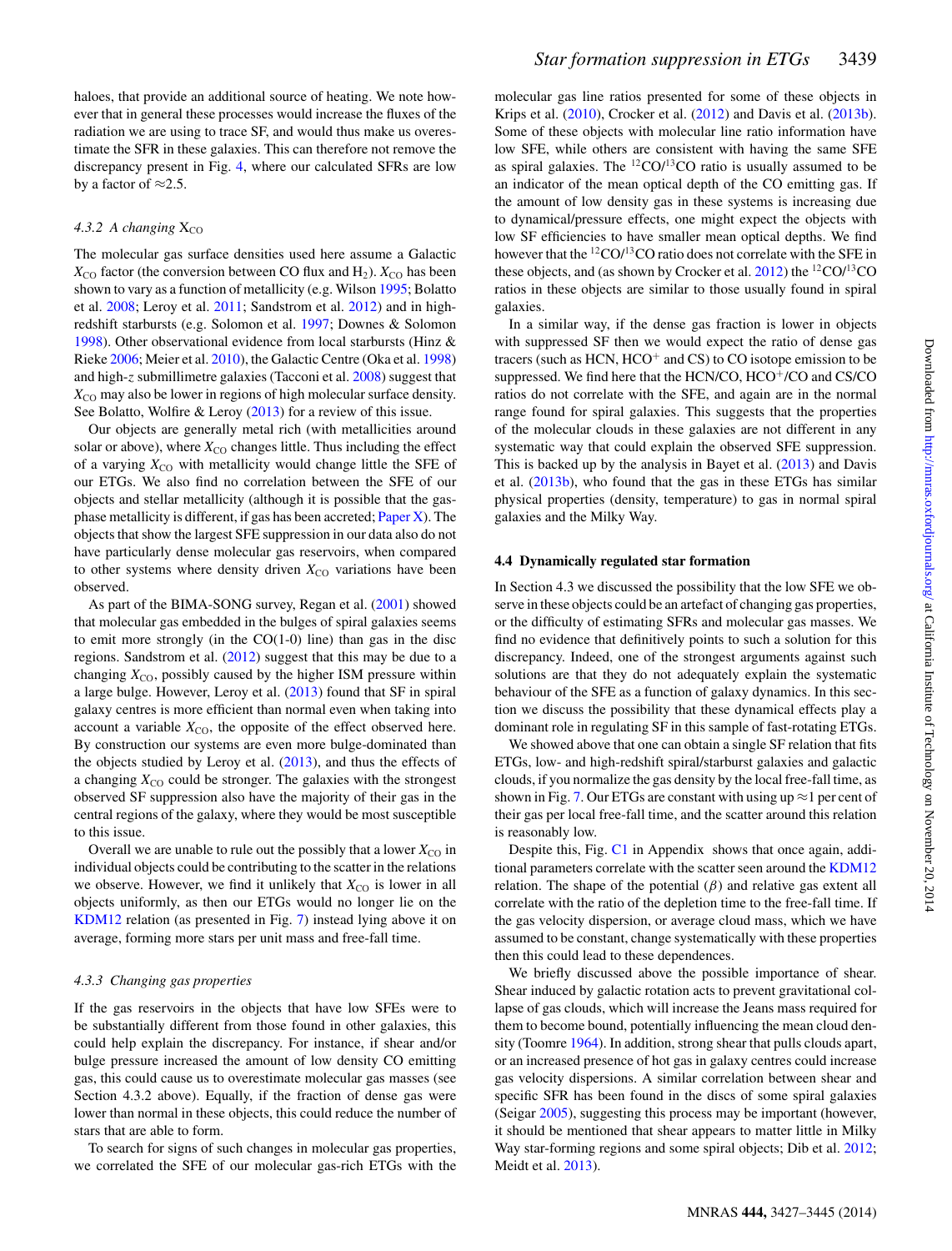[KDM12](#page-14-71) also present an alternative prescription for calculating the free-fall time, that assumes that SF is regulated by the dynamical stability of a continuous disc of gas, which globally should have a Toomre *Q* parameter (Toomre [1964\)](#page-14-73) of  $\approx$ 1. In this case dynamical time and  $\beta$  enter the equation for free-fall time directly. In Fig. [C1](#page-18-22) we do not use this formalism, as GMC time-scales dominate, but the remaining correlations with these parameters suggest that the global stability of the disc could still be important.

# **5 CONCLUSIONS**

In this paper we presented SFRs for the (fast-rotating) moleculerich ATLAS3D ETGs, derived from *WISE* 22 μm and *GALEX* FUV data. We first recalibrated the relation between  $K_s$ -band luminosity and 22 μm emission for our large sample of CO non-detected ETGs, to allow subtraction of 22 μm emission from circumstellar material around old stars. The emission from CO non-detected galaxies can vary by almost half an order of magnitude between objects of the same stellar mass. AGN activity and galaxies with younger stellar populations (<4 Gyr) contribute to this scatter, but do not dominate it. We were unable to reproduce claimed correlations between stellar metallicity and the scatter in this relation, and thus the astrophysical driver of the majority of the scatter remains unknown.

Once the contribution from old stars has been removed, we found SFRs between  $\approx 0.01$  and 3 m<sub>⊙</sub> yr<sup>-1</sup>, and SFR surface densities ranging from ≈0.004 to 18.75 m<sub>O</sub> yr<sup>-1</sup> kpc<sup>-2</sup>. The median SFR for our molecular gas-rich ETGs is ≈0.15 m<sub> $\odot$ </sub> yr<sup>-1</sup>, and the median SFR surface density is  $0.06 \text{ m}$  yr<sup>-1</sup> kpc<sup>-2</sup>. Almost all moleculerich ETGs have higher SFR surface densities than the disc of the average spiral galaxy, but similar to spiral galaxy centres. This is depute many of the galaxies being bulge dominated, and lying in the red sequence on an optical colour–magnitude diagram. It is thus clear that selecting early-type objects by morphology or optical colour is not a good way to build a sample free from SF activity, as is often assumed by studies at higher redshifts.

Using these SFRs, we showed that our ETGs fall below the canonical KS relation, forming on average a factor of  $\approx$ 2.5 fewer stars per unit molecular gas mass than late-type and starburst galaxies (and a factor of  $\approx$ 20 fewer than high-redshift starbursts). In our study, this difference is mainly driven by galaxies with SFRs below ≈0.3 m<sub>O</sub> yr<sup>-1</sup> kpc<sup>-2</sup> (or equivalently cold gas surface densities  $<$ 300 m<sub> $\odot$ </sub> pc<sup>-2</sup>). These systems have the majority of their molecular gas concentrated in the inner regions of their host galaxy where the rotation curve is still rising, and shear is high.

A local dynamical SF relation (taking into account the local freefall time within the galaxy disc) reproduces well our observations. Using this relation one can obtain a single SF relation, that fits ETGs, Galactic clouds and spiral/starburst galaxies at all redshifts. Despite this, the residuals around the dynamical SF relation still correlate with galaxy properties such as the shape of the potential in the inner regions. We postulate that the dynamical stability of the gas may be an important second parameter, that suppresses SF and causes much of the scatter around the best-fitting dynamical SF relation.

We discussed various mechanisms that can cause this effect, and more generally the difficulties inherent in estimating SFRs and molecular gas masses in these ETGs. A changing  $X_{\rm CO}$  factor could potentially cause the low SFE we observe, but it cannot explain why the SFE in our study depends so strongly on dynamical quantities.

It is clear that further study will be required to fully determine the cause of the low SFE in ETGs. Ascertaining what is driving the residuals around the KS and [KDM12](#page-14-71) law will give us a direct way to probe the physics that regulates SF. For instance, if variations in cloud properties and gas velocity dispersions are present in the central parts of ETGs, then they can potentially explain some of the SFE trends. Obtaining observational evidence for such variations will require high angular and spectral resolution observations, to resolve individual molecular clouds. Gas-phase metallicity estimates and observations of multiple spectral lines could also be used to determine if the  $X_{\rm CO}$  factor in these objects is systematically different. In addition, studies of the stability of the gas, and comparison with spatially resolved SF relations, will be crucial to determine how changes in galactic conditions affect the physics of SF.

# **ACKNOWLEDGEMENTS**

The research leading to these results has received funding from the European Community's Seventh Framework Programme (/FP7/2007-2013/) under grant agreement no. 229517. MC acknowledges support from a Royal Society University Research Fellowship. This work was supported by the rolling grants Astrophysics at Oxford PP/E001114/1 and ST/H002456/1 and visitors grants PPA/V/S/2002/00553, PP/E001564/1 and ST/H504862/1 from the UK Research Councils. RLD acknowledges travel and computer grants from Christ Church, Oxford and support from the Royal Society in the form of a Wolfson Merit Award 502011.K502/jd. RLD is also grateful for support from the Australian Astronomical Observatory Distinguished Visitors programme, the ARC Centre of Excellence for All Sky Astrophysics, and the University of Sydney during a sabbatical visit. SK acknowledges support from the Royal Society Joint Projects grant JP0869822. RMMD is supported by the Gemini Observatory, which is operated by the Association of Universities for Research in Astronomy, Inc., on behalf of the international Gemini partnership of Argentina, Australia, Brazil, Canada, Chile, UK, and USA. TN and MBois acknowledge support from the DFG Cluster of Excellence 'Origin and Structure of the Universe'. MS acknowledges support from a STFC Advanced Fellowship ST/F009186/1. PS is a NWO/Veni fellow. MBois has received, during this research, funding from the European Research Council under the Advanced Grant Programme no. 267399-Momentum. LMY acknowledges support from NSF grant AST-1109803. The authors acknowledge financial support from ESO.

This paper is based on observations carried out with the IRAM 30 m Telescope and the CARMA interferometer. IRAM is supported by INSU/CNRS (France), MPG (Germany) and IGN (Spain). Support for CARMA construction was derived from the states of California, Illinois, and Maryland, the James S. McDonnell Foundation, the Gordon and Betty Moore Foundation, the Kenneth T. and Eileen L. Norris Foundation, the University of Chicago, the Associates of the California Institute of Technology, and the National Science Foundation. Ongoing CARMA development and operations are supported by the National Science Foundation under a cooperative agreement, and by the CARMA partner universities. This publication also makes use of data products from the *Wide-field Infrared Survey Explorer*, which is a joint project of the University of California, Los Angeles, and the Jet Propulsion Laboratory/California Institute of Technology, funded by the National Aeronautics and Space Administration.

# **REFERENCES**

<span id="page-13-1"></span><span id="page-13-0"></span>Agius N. K. et al., 2013, MNRAS, 431, 1929 Alatalo K. et al., 2011, ApJ, 735, 88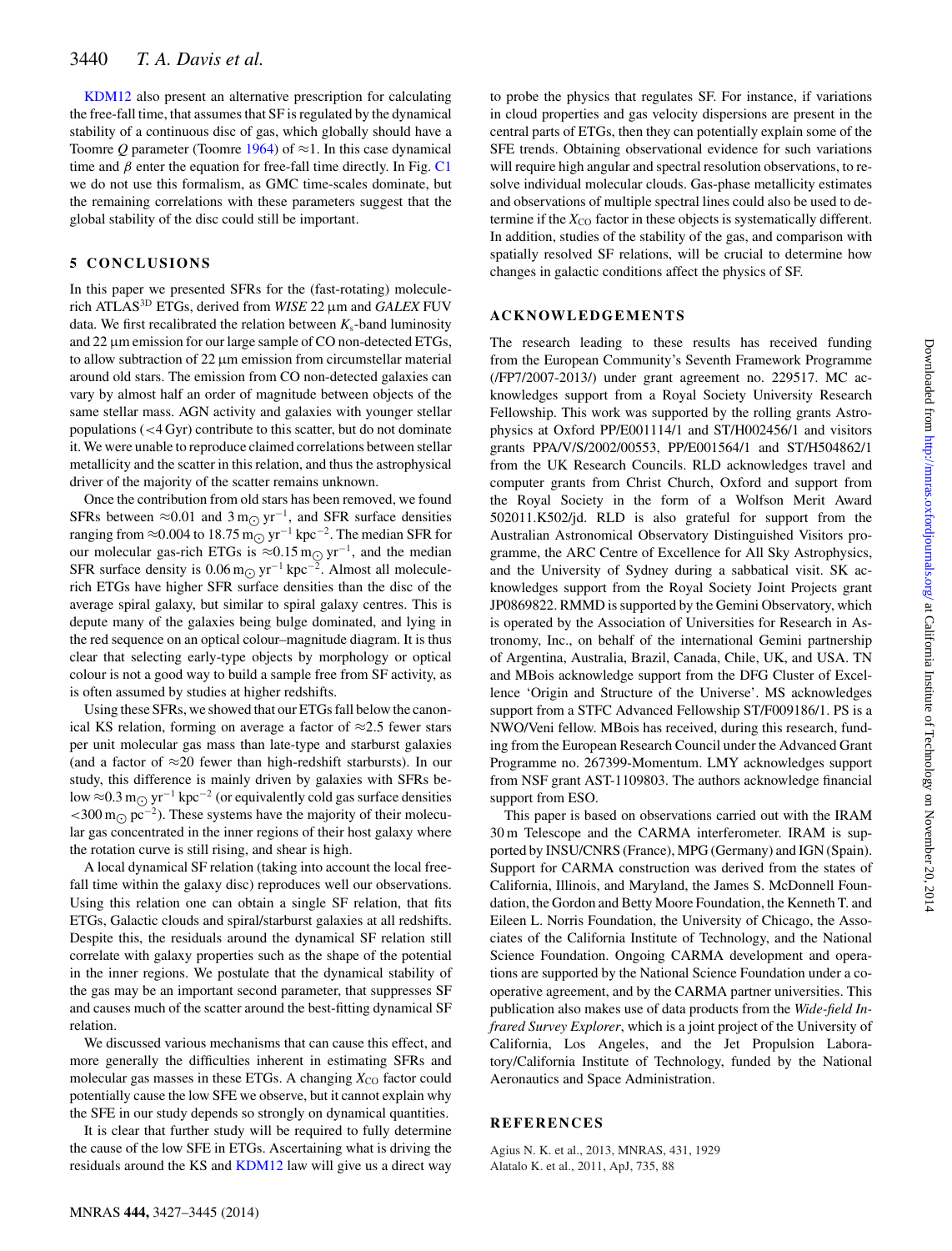Downloaded from http://mnras.oxfordjournals.org/ at California Institute of Technology on November 20, 2014 Downloaded from <http://mnras.oxfordjournals.org/> at California Institute of Technology on November 20, 2014

- <span id="page-14-36"></span>Alatalo K. et al., 2013, MNRAS, 432, 1796 (Paper XVIII)
- <span id="page-14-75"></span>Athey A., Bregman J., Bregman J., Temi P., Sauvage M., 2002, ApJ, 571, 272
- <span id="page-14-104"></span>Bayet E. et al., 2013, MNRAS, 432, 1742
- <span id="page-14-58"></span>Becker R. H., White R. L., Helfand D. J., 1995, ApJ, 450, 559
- <span id="page-14-25"></span>Bell E. F. et al., 2012, ApJ, 753, 167
- <span id="page-14-38"></span>Bigiel F., Leroy A., Walter F., Brinks E., de Blok W. J. G., Madore B., Thornley M. D., 2008, AJ, 136, 2846 (B08)
- <span id="page-14-50"></span>Binney J., Merrifield M., 1998, Galactic Astronomy/James Binney and Michael Merrifield. Princeton Univ. Press, Princeton, NJ
- <span id="page-14-89"></span>Bolatto A. D., Leroy A. K., Rosolowsky E., Walter F., Blitz L., 2008, ApJ, 686, 948
- <span id="page-14-98"></span>Bolatto A. D., Wolfire M., Leroy A. K., 2013, ARA&A, 51, 207
- <span id="page-14-3"></span>Bottinelli L., Gouguenheim L., 1977, A&A, 54, 641
- <span id="page-14-77"></span>Boyer M. L. et al., 2012, ApJ, 748, 40
- <span id="page-14-43"></span>Bureau M. et al., 2011, MNRAS, 414, 1887
- <span id="page-14-72"></span>Caldu-Primo A., Schruba A., Walter F., Leroy A., Sandstrom K., de Blok W. J. G., Ianjamasimanana R., Mogotsi K. M., 2013, AJ, 146, 150
- <span id="page-14-48"></span>Calzetti D. et al., 2007, ApJ, 666, 870
- <span id="page-14-32"></span>Cappellari M. et al., 2011a, MNRAS, 413, 813 (Paper I)
- <span id="page-14-55"></span>Cappellari M. et al., 2011b, MNRAS, 416, 1680
- <span id="page-14-86"></span>Cappellari M. et al., 2012, Nature, 484, 485
- <span id="page-14-52"></span>Cappellari M. et al., 2013a, MNRAS, 432, 1709 (Paper XV)
- <span id="page-14-23"></span>Cappellari M. et al., 2013b, MNRAS, 432, 1862 (Paper XX)
- <span id="page-14-39"></span>Ciesla L. et al., 2014, preprint [\(arXiv:1402.3597\)](http://arxiv.org/abs/1402.3597)
- <span id="page-14-78"></span>Clemens M. S. et al., 2010, A&A, 518, L50
- <span id="page-14-10"></span>Colbert J. W., Mulchaey J. S., Zabludoff A. I., 2001, AJ, 121, 808
- <span id="page-14-12"></span>Combes F., Young L. M., Bureau M., 2007, MNRAS, 377, 1795
- <span id="page-14-19"></span>Crocker A. F., Bureau M., Young L. M., Combes F., 2011, MNRAS, 410, 1197
- <span id="page-14-102"></span>Crocker A. et al., 2012, MNRAS, 421, 1298
- <span id="page-14-0"></span>Daddi E. et al., 2010, ApJ, 714, L118 (D10)
- <span id="page-14-47"></span>Davis T. A. et al., 2011a, MNRAS, 414, 968
- <span id="page-14-84"></span>Davis T. A. et al., 2011b, MNRAS, 417, 882 (Paper X)
- <span id="page-14-70"></span>Davis T. A. et al., 2012, MNRAS, 426, 1574
- <span id="page-14-35"></span>Davis T. A. et al., 2013a, MNRAS, 429, 534 (Paper XIV)
- <span id="page-14-103"></span>Davis T. A., Bayet E., Crocker A., Topal S., Bureau M., 2013b, MNRAS, 433, 1659
- <span id="page-14-74"></span>Davis T. A., Bureau M., Cappellari M., Sarzi M., Blitz L., 2013c, Nature, 494, 328
- <span id="page-14-46"></span>de Zeeuw P. T. et al., 2002, MNRAS, 329, 513
- <span id="page-14-6"></span>di Serego Alighieri S. et al., 2007, A&A, 474, 851
- <span id="page-14-106"></span>Dib S., Helou G., Moore T. J. T., Urquhart J. S., Dariush A., 2012, ApJ, 758, 125
- <span id="page-14-34"></span>Dickman R. L., Snell R. L., Schloerb F. P., 1986, ApJ, 309, 326
- <span id="page-14-93"></span>Downes D., Solomon P. M., 1998, ApJ, 507, 615
- <span id="page-14-68"></span>Elmegreen B. G., 1997, Rev. Mex. Astron. Astrofis. Ser. Conf., 6, 165
- <span id="page-14-53"></span>Emsellem E. et al., 2011, MNRAS, 414, 888
- <span id="page-14-83"></span>Ferrarotti A. S., Gail H. P., 2006, A&A, 447, 553
- <span id="page-14-1"></span>Genzel R. et al., 2010, MNRAS, 407, 2091 (G10)
- <span id="page-14-2"></span>Genzel R. et al., 2012, ApJ, 746, 69
- <span id="page-14-45"></span>Gil de Paz A. et al., 2007, ApJS, 173, 185
- <span id="page-14-7"></span>Grossi M. et al., 2009, A&A, 498, 407
- <span id="page-14-49"></span>Hao C.-N., Kennicutt R. C., Johnson B. D., Calzetti D., Dale D. A., Moustakas J., 2011, ApJ, 741, 124
- <span id="page-14-76"></span>Herwig F., 2005, ARA&A, 43, 435
- <span id="page-14-94"></span>Hinz J. L., Rieke G. H., 2006, ApJ, 646, 872
- <span id="page-14-82"></span>Hirashita H., 2010, MNRAS, 407, L49
- <span id="page-14-41"></span>Jarrett T. H., Chester T., Cutri R., Schneider S., Skrutskie M., Huchra J. P., 2000, AJ, 119, 2498
- <span id="page-14-16"></span>Kaviraj S. et al., 2007, ApJS, 173, 619
- <span id="page-14-63"></span>Kennicutt R. C., 1998, ApJ, 498, 541 (K98)
- <span id="page-14-4"></span>Knapp G. R., Turner E. L., Cunniffe P. E., 1985, AJ, 90, 454
- <span id="page-14-20"></span>Knapp G. R., Guhathakurta P., Kim D.-W., Jura M. A., 1989, ApJS, 70, 329
- <span id="page-14-54"></span>Krajnović D. et al., 2011, MNRAS, 414, 2923
- <span id="page-14-101"></span>Krips M., Crocker A. F., Bureau M., Combes F., Young L. M., 2010, MNRAS, 407, 2261
- <span id="page-14-51"></span>Kron R. G., 1980, ApJS, 43, 305
- <span id="page-14-64"></span>Kroupa P., 2001, MNRAS, 322, 231
- <span id="page-14-30"></span>Kruijssen J. M. D., Longmore S. N., Elmegreen B. G., Murray N., Bally J., Testi L., Kennicutt R. C. J., 2013, preprint [\(arXiv:1303.6286\)](http://arxiv.org/abs/1303.6286)
- <span id="page-14-71"></span>Krumholz M. R., Dekel A., McKee C. F., 2012, ApJ, 745, 69 (KDM12)
- <span id="page-14-90"></span>Leroy A. K. et al., 2011, ApJ, 737, 12
- <span id="page-14-100"></span>Leroy A. K. et al., 2013, AJ, 146, 19
- <span id="page-14-28"></span>Longmore S. N. et al., 2013, MNRAS, 429, 987
- <span id="page-14-29"></span>Martig M., Bournaud F., Teyssier R., Dekel A., 2009, ApJ, 707, 250
- <span id="page-14-27"></span>Martig M. et al., 2013, MNRAS, 432, 1914 (Paper XXII)
- <span id="page-14-56"></span>Mathews W. G., Temi P., Brighenti F., Amblard A., 2013, ApJ, 768, 28
- <span id="page-14-80"></span>Matsuura M. et al., 2011, Science, 333, 1258
- <span id="page-14-31"></span>Meidt S. E. et al., 2013, ApJ, 779, 45
- <span id="page-14-95"></span>Meier D. S., Turner J. L., Beck S. C., Gorjian V., Tsai C.-W., Van Dyk S. D., 2010, AJ, 140, 1294
- <span id="page-14-67"></span>Momose R. et al., 2013, ApJ, 772, L13
- <span id="page-14-5"></span>Morganti R. et al., 2006, MNRAS, 371, 157
- <span id="page-14-96"></span>Oka T., Hasegawa T., Hayashi M., Handa T., Sakamoto S., 1998, ApJ, 493, 730
- <span id="page-14-8"></span>Oosterloo T. et al., 2010, MNRAS, 409, 500
- <span id="page-14-99"></span>Regan M. W., Thornley M. D., Helfer T. T., Sheth K., Wong T., Vogel S. N., Blitz L., Bock D. C.-J., 2001, ApJ, 561, 218
- <span id="page-14-57"></span>Rujopakarn W. et al., 2010, ApJ, 718, 1171
- <span id="page-14-26"></span>Saintonge A. et al., 2011, MNRAS, 415, 61
- <span id="page-14-24"></span>Saintonge A. et al., 2012, ApJ, 758, 73
- <span id="page-14-17"></span>Salim S., Rich R. M., 2010, ApJ, 714, L290
- <span id="page-14-91"></span>Sandstrom K. M. et al., 2012, ApJ, 777, 5
- <span id="page-14-87"></span>Sarzi M. et al., 2010, MNRAS, 402, 2187
- <span id="page-14-59"></span>Sarzi M. et al., 2013, MNRAS, 432, 1845
- <span id="page-14-44"></span>Schlegel D. J., Finkbeiner D. P., Davis M., 1998, ApJ, 500, 525
- <span id="page-14-62"></span>Schmidt M., 1959, ApJ, 129, 243
- <span id="page-14-105"></span>Seigar M. S., 2005, MNRAS, 361, L20
- <span id="page-14-81"></span>Sellgren K., 1984, ApJ, 277, 623
- <span id="page-14-9"></span>Serra P. et al., 2012, MNRAS, 422, 1835 (Paper XIII)
- <span id="page-14-22"></span>Shapiro K. L. et al., 2010, MNRAS, 402, 2140
- <span id="page-14-60"></span>Shi F., Kong X., Wicker J., Chen Y., Gong Z.-Q., Fan D.-X., 2012, J. Astrophys. Astron., 33, 213
- <span id="page-14-69"></span>Silk J., 1997, ApJ, 481, 703
- <span id="page-14-40"></span>Skrutskie M. F. et al., 2006, AJ, 131, 1163
- <span id="page-14-11"></span>Smith M. W. L. et al., 2012, ApJ, 748, 123
- <span id="page-14-92"></span>Solomon P. M., Downes D., Radford S. J. E., Barrett J. W., 1997, ApJ, 478, 144
- <span id="page-14-97"></span>Tacconi L. J. et al., 2008, ApJ, 680, 246
- <span id="page-14-79"></span>Temi P., Brighenti F., Mathews W. G., 2005, ApJ, 635, L25
- <span id="page-14-21"></span>Temi P., Brighenti F., Mathews W. G., 2009, ApJ, 695, 1 (T09)
- <span id="page-14-73"></span>Toomre A., 1964, ApJ, 139, 1217

<span id="page-14-88"></span><span id="page-14-37"></span>Wilson C. D., 1995, ApJ, 448, L97 Wong T., Blitz L., 2002, ApJ, 569, 157 Wright E. L. et al., 2010, AJ, 140, 1868

Pac., San Francisco, p. 3 Yi S. K. et al., 2005, ApJ, 619, L111

1903

Young C. K.-S., 2005, ApJ, 632, L79

<span id="page-14-65"></span><span id="page-14-15"></span>Young J. S., Scoville N. Z., 1991, ARA&A, 29, 581

<span id="page-14-14"></span>Young L. M. et al., 2011, MNRAS, 414, 940 (Paper IV[\)](#page-15-0)

- <span id="page-14-85"></span>van Dokkum P. G., Conroy C., 2010, Nature, 468, 940
- <span id="page-14-18"></span>Wei L. H., Vogel S. N., Kannappan S. J., Baker A. J., Stark D. V., Laine S., 2010, ApJ, 725, L62

<span id="page-14-61"></span><span id="page-14-33"></span>Wu H., Cao C., Hao C.-N., Liu F.-S., Wang J.-L., Xia X.-Y., Deng Z.-G.,

<span id="page-14-42"></span>Yi S. K., 2008, in Heber U., Jeffery C. S., Napiwotzki R., eds, ASP Conf. Ser. Vol. 392, Hot Subdwarf Stars and Related Objects. Astron. Soc.

<span id="page-14-66"></span>Young J. S., Allen L., Kenney J. D. P., Lesser A., Rownd B., 1996, AJ, 112,

MNRAS **444,** 3427–3445 (2014)

<span id="page-14-13"></span>Welch G. A., Sage L. J., Young L. M., 2010, ApJ, 725, 100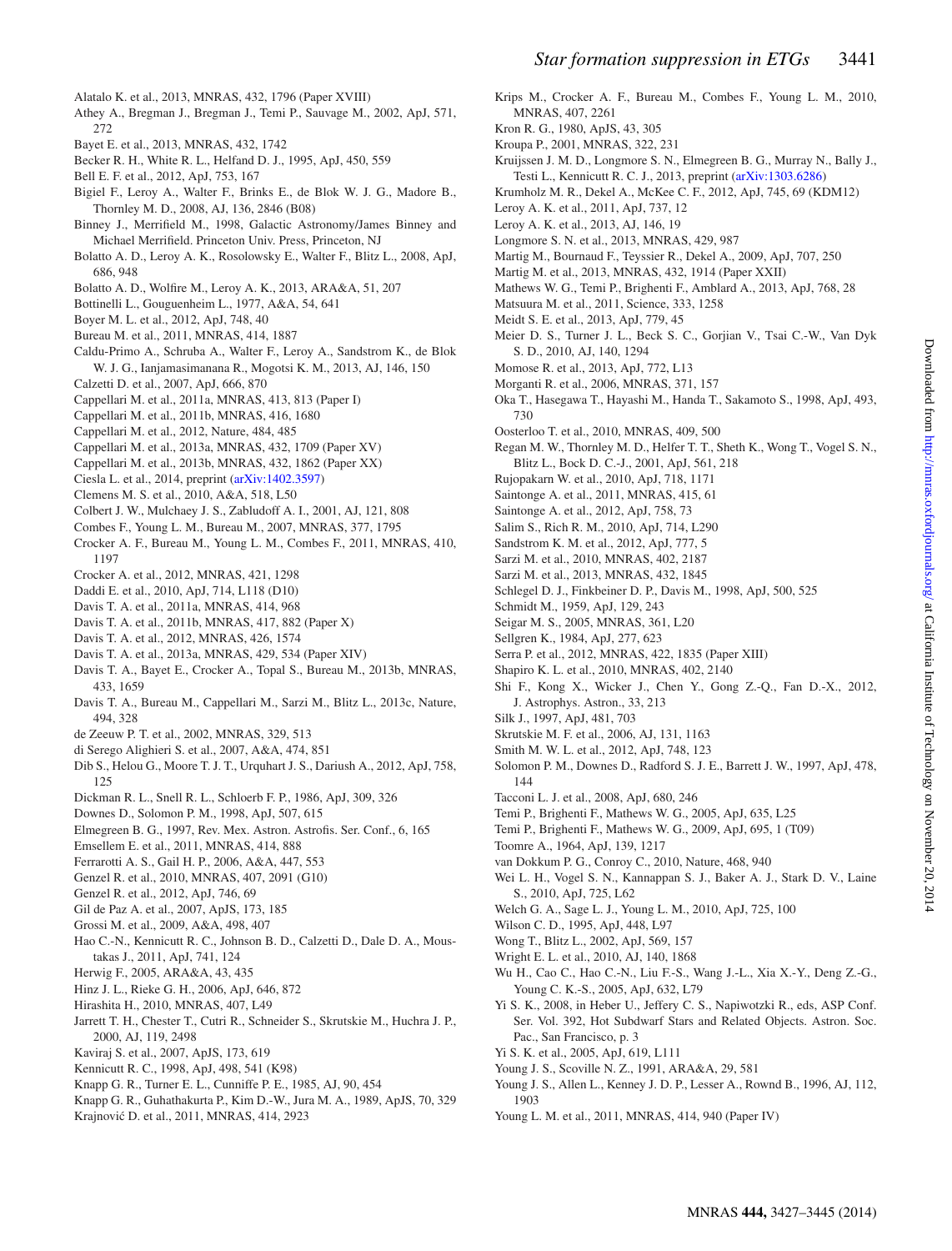# <span id="page-15-0"></span>**APPENDIX A: PASSIVE SAMPLE**

**Table A1.** Properties of the CO non-detected ETG sample used in this work.

| Galaxy          |                                     |                                          | Outlier                  |
|-----------------|-------------------------------------|------------------------------------------|--------------------------|
|                 | $L_{K_{\rm S}}$<br>$log(L_{\odot})$ | $L_{22 \mu m,obs}$<br>$log(ergs s^{-1})$ |                          |
| (1)             | (2)                                 | (3)                                      | (4)                      |
|                 |                                     |                                          |                          |
| <b>IC0560</b>   | 10.15                               | 41.39                                    | X                        |
| <b>IC0598</b>   | 10.35                               | 41.27                                    | X                        |
| IC3631          | 10.12                               | 40.90                                    | $\overline{\phantom{0}}$ |
| <b>NGC 0448</b> | 10.52                               | 40.93                                    |                          |
| <b>NGC 0474</b> | 10.88                               | 41.05                                    |                          |
| <b>NGC 0502</b> | 10.53                               | 40.77                                    | $\overline{\phantom{0}}$ |
| <b>NGC 0516</b> | 10.20                               | 40.62                                    |                          |
| <b>NGC 0525</b> | 10.06                               | 40.81                                    | $\overline{a}$           |
| <b>NGC 0661</b> | 10.59                               | 40.93                                    | -                        |
| <b>NGC 0680</b> | 10.98                               | 41.37                                    |                          |
| <b>NGC 0821</b> | 10.91                               | 41.34                                    | $\overline{a}$           |
| <b>NGC 0936</b> | 11.25                               | 41.66                                    | -                        |
| <b>NGC 1023</b> | 10.92                               | 41.36                                    | $\overline{a}$           |
| <b>NGC 1121</b> | 10.39                               | 40.63                                    | $\overline{a}$           |
| <b>NGC 1248</b> | 10.47                               | 40.99                                    |                          |
|                 |                                     |                                          |                          |
| <b>NGC 1289</b> | 10.70                               | 41.28                                    | $\overline{\phantom{0}}$ |
| <b>NGC 2481</b> | 10.66                               | 41.40                                    |                          |
| <b>NGC 2549</b> | 10.28                               | 40.91                                    |                          |
| NGC 2577        | 10.68                               | 41.32                                    | $\overline{\phantom{0}}$ |
| <b>NGC 2592</b> | 10.46                               | 40.76                                    | $\overline{\phantom{0}}$ |
| <b>NGC 2679</b> | 10.44                               | 41.00                                    |                          |
| <b>NGC 2695</b> | 10.77                               | 41.11                                    | $\overline{\phantom{0}}$ |
| <b>NGC 2698</b> | 10.64                               | 41.15                                    | $\overline{\phantom{0}}$ |
| <b>NGC 2699</b> | 10.40                               | 40.80                                    |                          |
| NGC 2778        | 10.20                               | 40.58                                    | $\overline{\phantom{0}}$ |
| <b>NGC 2852</b> | 10.18                               | 40.61                                    | $\overline{\phantom{0}}$ |
| <b>NGC 2859</b> | 10.96                               | 41.32                                    |                          |
| <b>NGC 2880</b> | 10.50                               | 40.70                                    | $\overline{a}$           |
| <b>NGC 2950</b> | 10.48                               | 41.01                                    | $\overline{a}$           |
| <b>NGC 2962</b> | 10.92                               | 41.60                                    |                          |
| <b>NGC 2974</b> | 10.76                               | 41.83                                    | X                        |
| <b>NGC 3098</b> | 10.40                               | 40.99                                    | $\overline{\phantom{0}}$ |
| <b>NGC 3193</b> | 11.16                               | 41.39                                    |                          |
|                 |                                     |                                          | $\overline{\phantom{0}}$ |
| <b>NGC 3226</b> | 10.61                               | 41.45                                    | X                        |
| <b>NGC 3230</b> | 10.98                               | 41.39                                    | $\overline{a}$           |
| <b>NGC 3248</b> | 10.28                               | 40.36                                    |                          |
| <b>NGC 3301</b> | 10.62                               | 41.54                                    | X                        |
| <b>NGC 3377</b> | 10.42                               | 40.90                                    |                          |
| NGC 3379        | 10.83                               | 41.17                                    | $\overline{\phantom{0}}$ |
| NGC 3384        | 10.72                               | 41.06                                    |                          |
| <b>NGC 3412</b> | 10.33                               | 40.48                                    |                          |
| <b>NGC 3414</b> | 10.90                               | 41.48                                    |                          |
| <b>NGC 3457</b> | 10.07                               | 40.42                                    |                          |
| <b>NGC 3458</b> | 10.56                               | 40.95                                    | $\overline{\phantom{0}}$ |
| <b>NGC 3499</b> | 10.06                               | 40.90                                    | X                        |
| <b>NGC 3530</b> | 10.11                               | 40.62                                    | -                        |
| <b>NGC 3605</b> | 10.04                               | 40.52                                    | $\overline{\phantom{0}}$ |
| <b>NGC 3608</b> | 10.77                               | 40.99                                    | $\overline{a}$           |
| <b>NGC 3610</b> | 10.79                               | 41.28                                    |                          |
| <b>NGC 3613</b> | 11.02                               | 41.06                                    | $\overline{\phantom{0}}$ |
| <b>NGC 3630</b> | 10.58                               | 40.96                                    | $\overline{\phantom{0}}$ |
| <b>NGC 3640</b> | 11.15                               |                                          |                          |
|                 |                                     | 41.73                                    |                          |
| <b>NGC 3641</b> | 10.05                               | 40.38                                    | $\overline{\phantom{0}}$ |
| <b>NGC 3648</b> | 10.54                               | 41.03                                    |                          |
| <b>NGC 3658</b> | 10.69                               | 41.46                                    |                          |
| <b>NGC 3674</b> | 10.60                               | 40.80                                    | $\overline{a}$           |
| <b>NGC 3694</b> | 10.25                               | 41.90                                    | X                        |
| <b>NGC 3757</b> | 10.17                               | 40.38                                    |                          |

<span id="page-15-1"></span>

| Galaxy                             | $L_{K_s}$               | $L_{22 \mu m,obs}$        | Outlier       |
|------------------------------------|-------------------------|---------------------------|---------------|
| (1)                                | $log(L_{\odot})$<br>(2) | $log(ergs s^{-1})$<br>(3) | (4)           |
|                                    |                         |                           |               |
| <b>NGC 3796</b>                    | 10.05                   | 40.68                     |               |
| <b>NGC 3941</b>                    | 10.54                   | 41.02                     |               |
| <b>NGC 3945</b>                    | 11.04                   | 41.53                     |               |
| <b>NGC 3998</b>                    | 10.64                   | 41.74                     | X             |
| <b>NGC 4026</b>                    | 10.52                   | 40.94                     |               |
| <b>NGC 4078</b>                    | 10.51                   | 41.18                     |               |
| <b>NGC 4143</b><br><b>NGC 4168</b> | 10.55                   | 41.27                     |               |
| <b>NGC 4179</b>                    | 10.92<br>10.58          | 41.41<br>40.68            |               |
| <b>NGC 4191</b>                    | 10.55                   | 41.06                     |               |
| <b>NGC 4215</b>                    | 10.68                   | 41.06                     |               |
| <b>NGC 4233</b>                    | 10.86                   | 41.49                     |               |
| <b>NGC 4251</b>                    | 10.78                   | 41.36                     |               |
| <b>NGC 4255</b>                    | 10.51                   | 40.88                     |               |
| <b>NGC 4261</b>                    | 11.38                   | 42.01                     |               |
| <b>NGC 4262</b>                    | 10.35                   | 40.71                     |               |
| <b>NGC 4264</b>                    | 10.51                   | 40.96                     |               |
| <b>NGC 4267</b>                    | 10.58                   | 40.64                     |               |
| <b>NGC 4278</b>                    | 10.83                   | 41.38                     |               |
| <b>NGC 4281</b>                    | 10.92                   | 41.82                     | $\bf{X}$      |
| <b>NGC 4339</b>                    | 10.31                   | 40.35                     |               |
| <b>NGC 4340</b>                    | 10.52                   | 40.87                     |               |
| <b>NGC 4342</b>                    | 10.14                   | 40.54                     |               |
| <b>NGC 4346</b><br><b>NGC 4350</b> | 10.33<br>10.56          | 40.77<br>41.13            | — — — — — — — |
| <b>NGC 4365</b>                    | 11.40                   | 41.49                     |               |
| <b>NGC 4371</b>                    | 10.69                   | 41.18                     |               |
| <b>NGC 4374</b>                    | 11.36                   | 41.81                     |               |
| <b>NGC 4377</b>                    | 10.28                   | 41.26                     | X             |
| <b>NGC 4379</b>                    | 10.21                   | 40.52                     |               |
| <b>NGC 4382</b>                    | 11.36                   | 41.78                     |               |
| <b>NGC 4387</b>                    | 10.16                   | 40.51                     |               |
| <b>NGC 4406</b>                    | 11.33                   | 41.73                     |               |
| <b>NGC 4417</b>                    | 10.46                   | 41.03                     |               |
| <b>NGC 4434</b>                    | 10.33                   | 40.80                     |               |
| <b>NGC 4442</b>                    | 10.76                   | 41.29                     |               |
| <b>NGC 4458</b>                    | 10.02                   | 40.26                     |               |
| <b>NGC 4461</b>                    | 10.54                   | 40.77                     |               |
| <b>NGC 4472</b><br><b>NGC 4473</b> | 11.62                   | 41.85                     |               |
| <b>NGC 4474</b>                    | 10.82                   | 41.15<br>40.87            |               |
| <b>NGC 4478</b>                    | 10.22<br>10.43          | 40.90                     |               |
| <b>NGC 4483</b>                    | 10.05                   | 40.37                     |               |
| <b>NGC 4486</b>                    | 11.46                   | 42.07                     |               |
| <b>NGC 4486A</b>                   | 10.04                   | 40.55                     |               |
| <b>NGC 4489</b>                    | 9.95                    | 40.13                     |               |
| <b>NGC 4494</b>                    | 10.96                   | 41.31                     |               |
| <b>NGC 4503</b>                    | 10.60                   | 40.90                     |               |
| <b>NGC 4521</b>                    | 10.88                   | 41.55                     |               |
| <b>NGC 4528</b>                    | 10.13                   | 40.14                     |               |
| <b>NGC 4546</b>                    | 10.63                   | 41.25                     |               |
| <b>NGC 4550</b>                    | 10.22                   | 40.60                     |               |
| <b>NGC 4551</b>                    | 10.18                   | 40.35                     |               |
| <b>NGC 4552</b>                    | 11.03                   | 41.37                     |               |
| <b>NGC 4564</b><br><b>NGC 4570</b> | 10.54                   | 41.19                     |               |
| <b>NGC 4578</b>                    | 10.70<br>10.38          | 41.35<br>41.01            |               |
| <b>NGC 4608</b>                    | 10.49                   | 41.00                     |               |
| <b>NGC 4612</b>                    | 10.33                   | 40.67                     |               |
| <b>NGC 4621</b>                    | 10.97                   | 41.29                     |               |
| <b>NGC 4623</b>                    | 10.01                   | 40.87                     | X             |
| <b>NGC 4624</b>                    | 10.78                   | 40.54                     |               |
|                                    |                         |                           |               |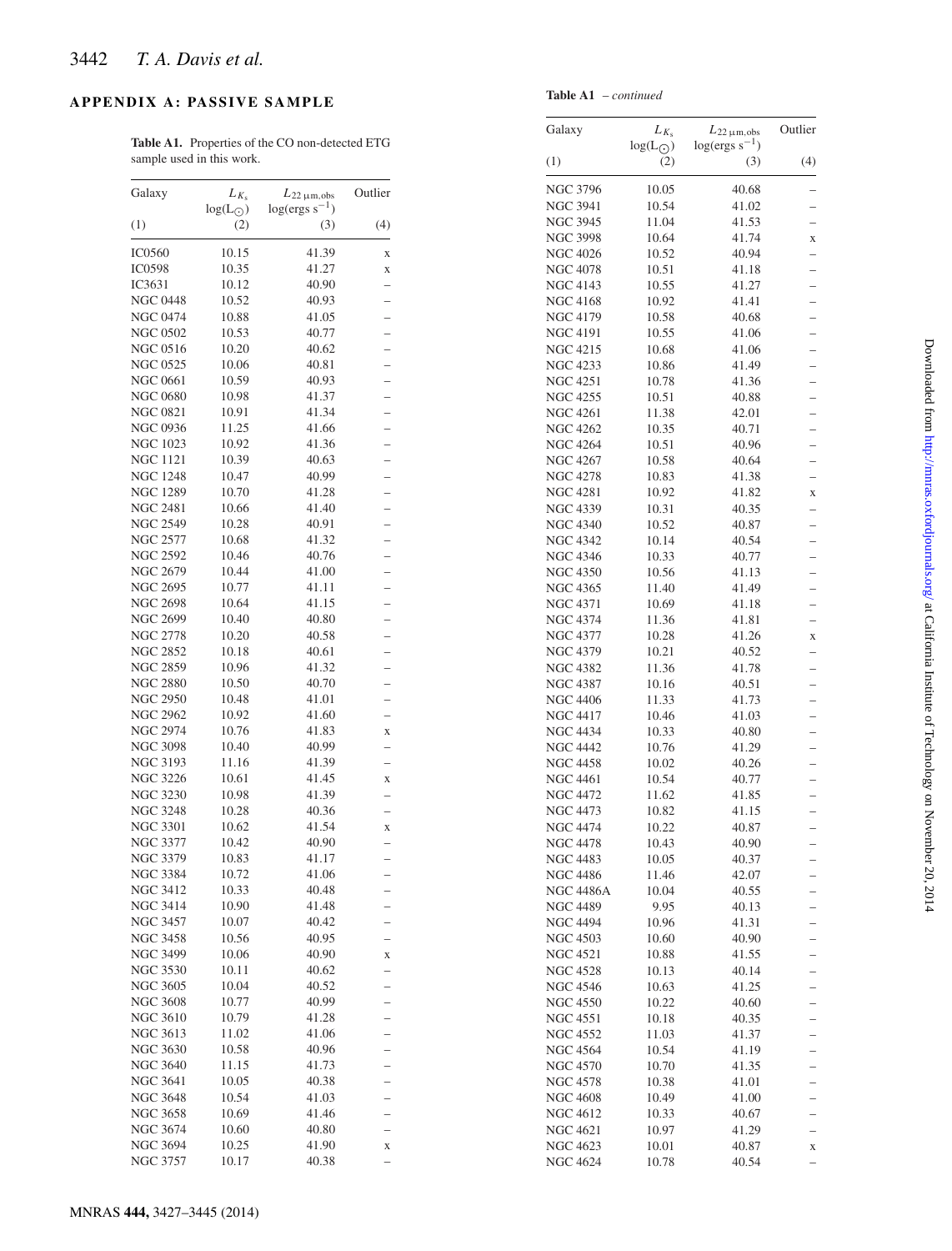*Star formation suppression in ETGs* 3443

<span id="page-16-1"></span>**Table A1** – *continued*

| Galaxy          | $L_{K_{\rm s}}$         | $L_{22 \mu m,obs}$        | Outlier                  |
|-----------------|-------------------------|---------------------------|--------------------------|
| (1)             | $log(L_{\odot})$<br>(2) | $log(ergs s^{-1})$<br>(3) | (4)                      |
| <b>NGC 4636</b> | 11.06                   | 41.65                     |                          |
| <b>NGC 4638</b> | 10.52                   | 40.87                     |                          |
| <b>NGC 4649</b> | 11.50                   | 42.38                     | $\mathbf X$              |
| <b>NGC 4660</b> | 10.39                   | 40.92                     |                          |
| <b>NGC 4690</b> | 10.50                   | 41.12                     |                          |
| <b>NGC 4697</b> | 10.88                   | 41.20                     |                          |
| <b>NGC 4754</b> | 10.77                   | 41.18                     |                          |
| <b>NGC 4762</b> | 11.10                   | 41.79                     |                          |
| <b>NGC 4803</b> | 10.22                   | 40.71                     | $\overline{\phantom{0}}$ |
| <b>NGC 5103</b> | 10.26                   | 40.77                     |                          |
| <b>NGC 5198</b> | 10.95                   | 41.24                     |                          |
| <b>NGC 5308</b> | 10.96                   | 41.09                     |                          |
| <b>NGC 5322</b> | 11.42                   | 41.96                     |                          |
| <b>NGC 5353</b> | 11.36                   | 41.96                     | $\overline{a}$           |
| <b>NGC 5355</b> | 10.27                   | 41.15                     | $\mathbf X$              |
| <b>NGC 5422</b> | 10.79                   | 41.06                     |                          |
| <b>NGC 5473</b> | 11.01                   | 41.52                     |                          |
| <b>NGC 5475</b> | 10.46                   | 41.19                     |                          |
| <b>NGC 5485</b> | 10.76                   | 41.36                     |                          |
| <b>NGC 5493</b> | 11.11                   | 41.49                     |                          |
| <b>NGC 5500</b> | 10.08                   | 40.57                     |                          |
| <b>NGC 5507</b> | 10.59                   | 40.97                     | $\overline{\phantom{0}}$ |
| <b>NGC 5557</b> | 11.26                   | 41.49                     |                          |
| <b>NGC 5574</b> | 10.23                   | 40.95                     |                          |
| <b>NGC 5576</b> | 10.97                   | 41.17                     |                          |
| <b>NGC 5582</b> | 10.62                   | 40.97                     |                          |
| <b>NGC 5611</b> | 10.19                   | 40.55                     | $\overline{\phantom{0}}$ |
| <b>NGC 5631</b> | 10.79                   | 41.47                     | $\overline{\phantom{0}}$ |
| <b>NGC 5638</b> | 10.83                   | 41.24                     |                          |
| <b>NGC 5687</b> | 10.60                   | 41.03                     |                          |
| <b>NGC 5770</b> | 10.17                   | 40.50                     |                          |
| <b>NGC 5813</b> | 11.35                   | 41.79                     |                          |
| <b>NGC 5831</b> | 10.79                   | 41.12                     |                          |
| <b>NGC 5838</b> | 10.96                   | 41.65                     |                          |
| <b>NGC 5839</b> | 10.32                   | 40.68                     |                          |

<span id="page-16-0"></span>

| Galaxy          | $L_{K_s}$               | $L_{22 \mu m,obs}$<br>$log(ergs s^{-1})$ | Outlier      |
|-----------------|-------------------------|------------------------------------------|--------------|
| (1)             | $log(L_{\odot})$<br>(2) | (3)                                      | (4)          |
| <b>NGC 5845</b> | 10.48                   | 40.99                                    |              |
| <b>NGC 5846</b> | 11.32                   | 41.58                                    |              |
| <b>NGC 5854</b> | 10.63                   | 41.25                                    |              |
| <b>NGC 5864</b> | 10.76                   | 41.18                                    |              |
| <b>NGC 5869</b> | 10.62                   | 40.97                                    |              |
| <b>NGC 6010</b> | 10.72                   | 41.23                                    |              |
| <b>NGC 6017</b> | 10.32                   | 41.44                                    | X            |
| <b>NGC 6149</b> | 10.35                   | 41.02                                    |              |
| <b>NGC 6278</b> | 10.99                   | 41.43                                    |              |
| <b>NGC 6547</b> | 10.75                   | 41.03                                    |              |
| <b>NGC 6548</b> | 10.59                   | 42.04                                    | X            |
| NGC 6703        | 10.85                   | 41.23                                    |              |
| <b>NGC 7280</b> | 10.44                   | 40.98                                    |              |
| <b>NGC 7332</b> | 10.81                   | 41.38                                    |              |
| <b>NGC 7457</b> | 10.26                   | 40.68                                    |              |
| PGC016060       | 10.37                   | 41.73                                    | $\mathbf{x}$ |
| PGC042549       | 10.40                   | 41.36                                    | X            |
| PGC051753       | 10.08                   | 40.53                                    |              |
| PGC054452       | 9.95                    | 40.31                                    |              |
| <b>UGC04551</b> | 10.48                   | 40.54                                    |              |
| <b>UGC06062</b> | 10.44                   | 41.12                                    |              |

*Notes.* Column one lists the name of the galaxy. Column 2 contains the  $K_s$  band luminosity of the galaxy, calculated using the 2MASS total  $K_s$ -band magnitude and the distance to these objects as in [Pa](#page-14-32)[per I,](#page-14-32) and assuming that the absolute magnitude of the Sun at *K*s-band is 3.28 mag (Binney & Merrifield [1998\)](#page-14-50). Column 3 contains the *WISE* 22 µm luminosity of the galaxy, calculated as described in Section 2, once again using the distances from [Paper I.](#page-14-32) Column 4 lists galaxies that were flagged as outliers in our survival analysis fit (marked with an 'x'). These objects are likely to have a molecular ISM and SF but were not detected in CO, probably due to the fixed flux limit of our survey.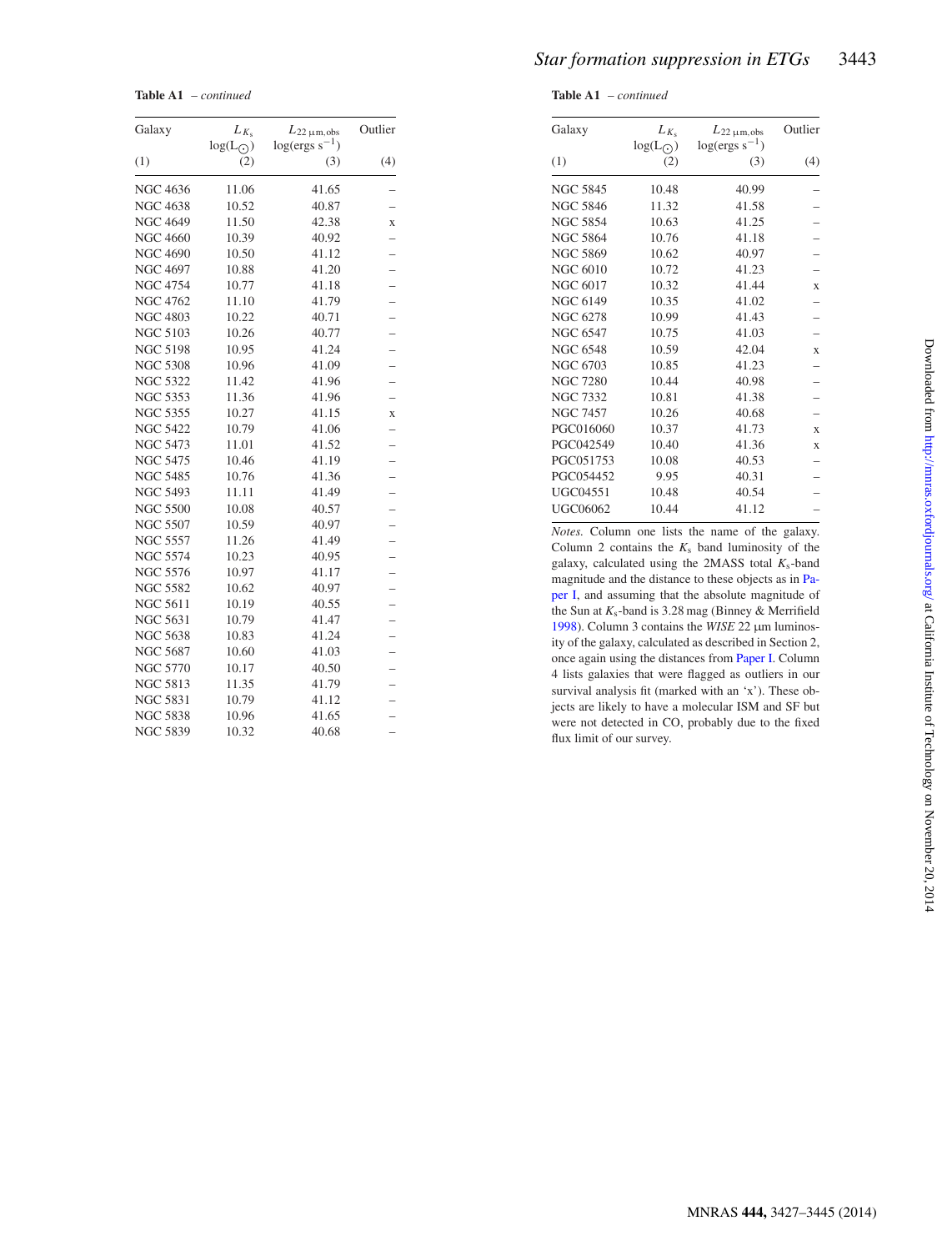

<span id="page-17-0"></span>

Figure B1. As Fig. [4,](#page-7-0) but showing the constant SFE relation of [B08](#page-14-38) as a black line, and its typical scatter as the grey shaded area.